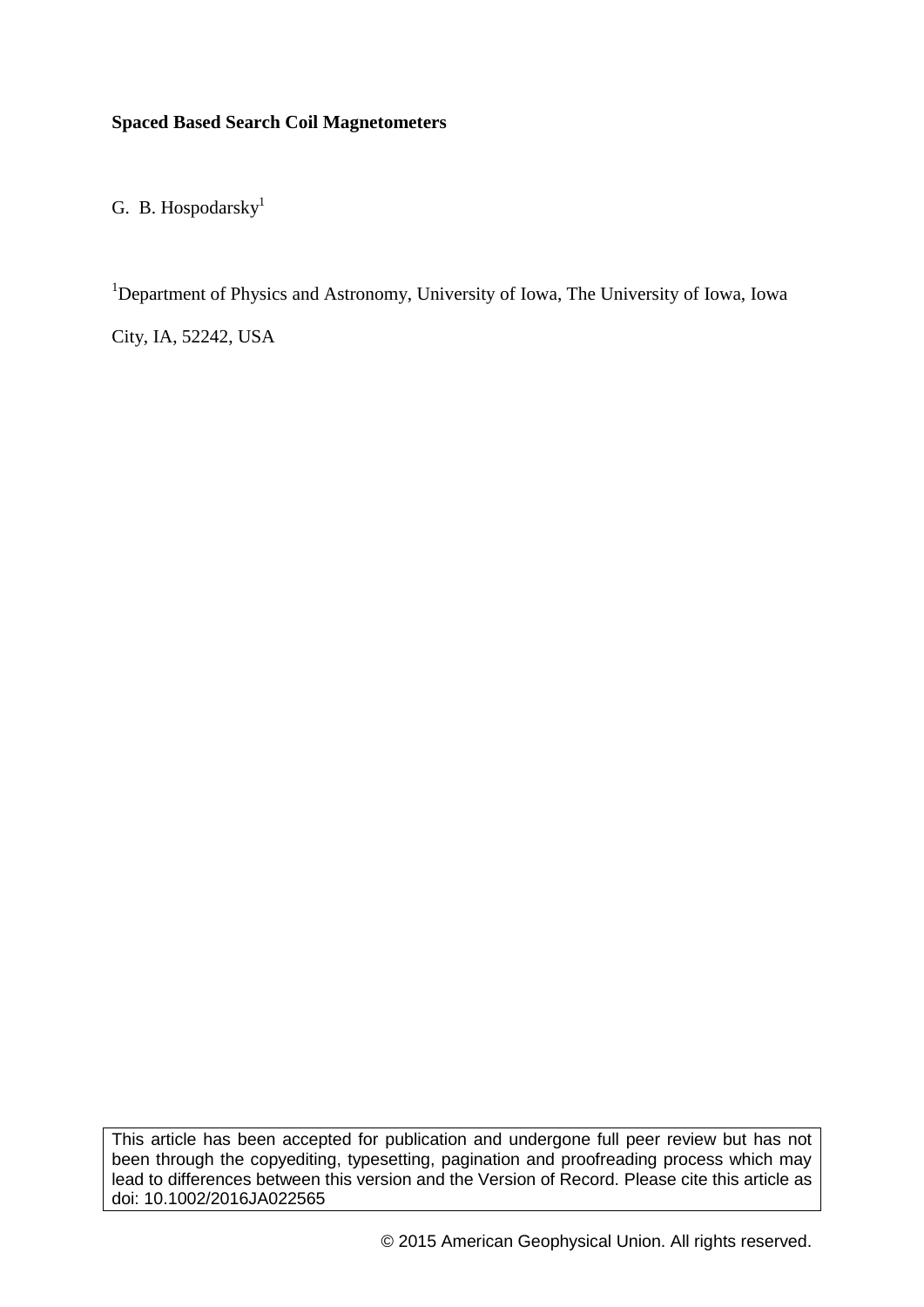### **ABSTRACT:**

Search coil magnetometers are one of the primary tools used to study the magnetic component of low frequency electromagnetic waves in space. Their relatively small size, mass, and power consumption, coupled with a good frequency range and sensitivity, make them ideal for spaceflight applications. The basic design of a search coil magnetometer consists of many thousands of turns of wire wound on a high permeability core. When a time-varying magnetic field passes through the coil, a time-varying voltage is induced due to Faraday's law of magnetic induction. The output of the coil is usually attached to a preamplifier, which amplifies the induced voltage and conditions the signal for transmission to the main electronics (usually a low frequency radio receiver). Search coil magnetometers are usually used in conjunction with electric field antenna to measure electromagnetic plasma waves in the frequency range of a few Hz to a few tens of kHz. Search coil magnetometers are used to determine the properties of waves, such as comparing the relative electric and magnetic field amplitudes of the waves, or to investigate wave propagation parameters, such as Poynting flux and wave normal vectors. On a spinning spacecraft, they are also sometimes used to determine the background magnetic field. This paper presents some of the basic design criteria of search coil magnetometers and discusses design characteristics of sensors flown on a number of spacecraft.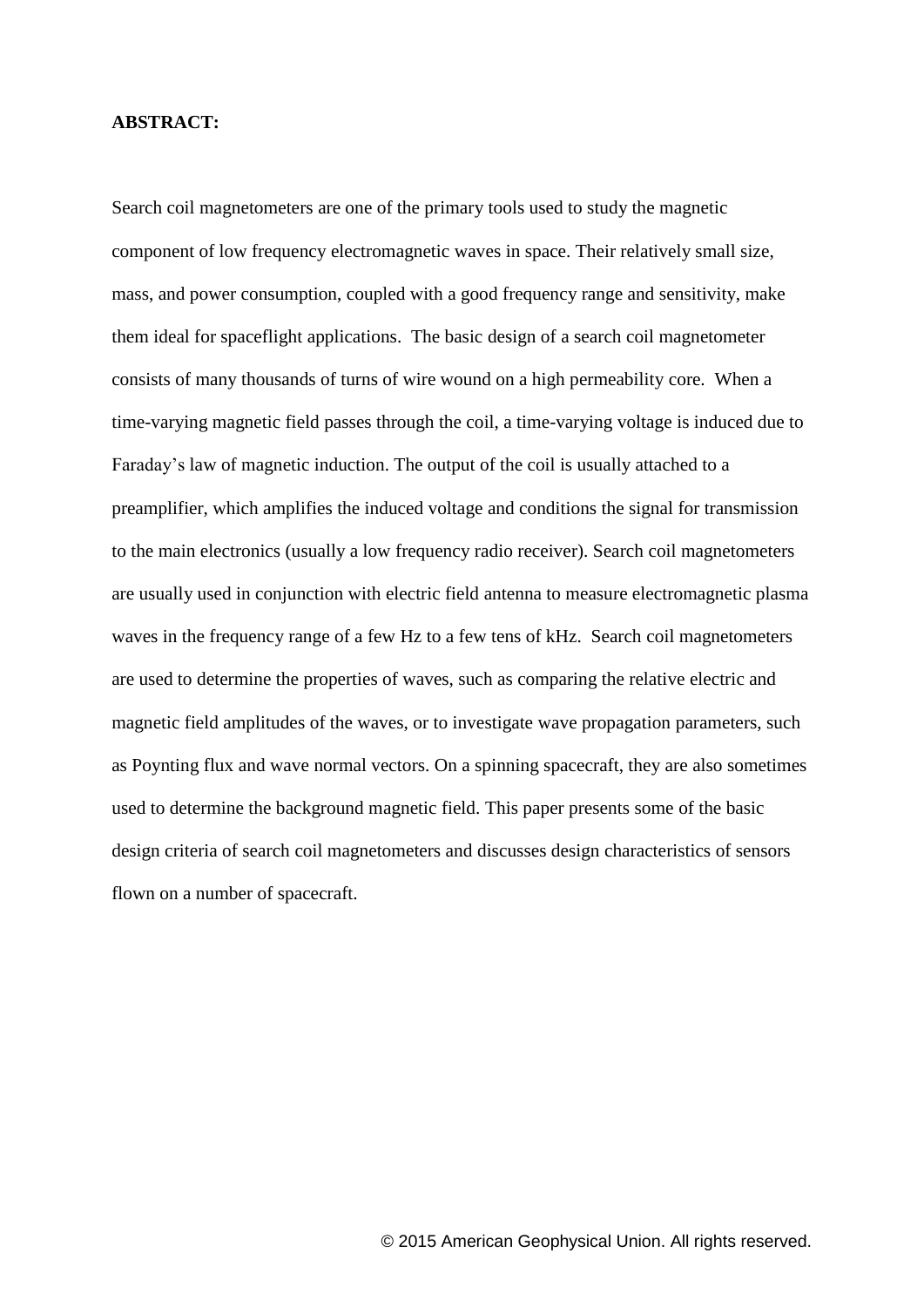### **INTRODUCTION**

Search coil magnetometers are very important in the study of electromagnetic waves in space plasmas. Their good frequency range and sensitivity, along with their small size, mass and power consumption make them ideal for space flight applications. The smaller size and mass of search coil magnetometers more easily allow three-component measurements with good sensitivity compared to electric field antenna elements, which are limited in their length (and thus sensitivity) for the axis parallel to the spin axis on spinning spacecraft, and for all three axis on a non-spinning spacecraft. Figure 1 shows a typical design of a search coil magnetometer. Thousands of turns of fine wire are wound on a high permeability core. The output of the coil is attached to a preamplifier, which amplifies the induced voltage and conditions the signal for transmission to the main electronics (usually a low frequency radio receiver). Search coil magnetometers are usually used in conjunction with electric antennas to measure electromagnetic plasma waves, both naturally occurring waves and also waves generated by ground transmitters. One of the primary reasons to include search coil magnetometers on a spacecraft is to determine the properties of the waves detected, from basic properties such as the ratio of the electric to magnetic components of the wave, to more involved properties, the wave normal and Poynting vectors associated with the waves.

The first magnetometer flown in space by the United States was a search coil magnetometer on Pioneer 1, launched in October 1958 [*Judge et al.*, 1960]. This search coil had an upper frequency limit of a few Hertz and was designed to investigate the magnetic field of Earth, the Moon, and interplanetary space. The first magnetometer flown in space to measure natural plasma wave magnetic fields occurring at higher frequency (>100 Hz), was a loop magnetometer flown on the Injun 3 spacecraft in 1962 [*Gurnett and Obrien*, 1964]. This loop magnetometer had a frequency bandwidth of  $~500$  to 7000 Hz and was specifically designed to measure very-low-frequency (VLF) electromagnetic waves. The first United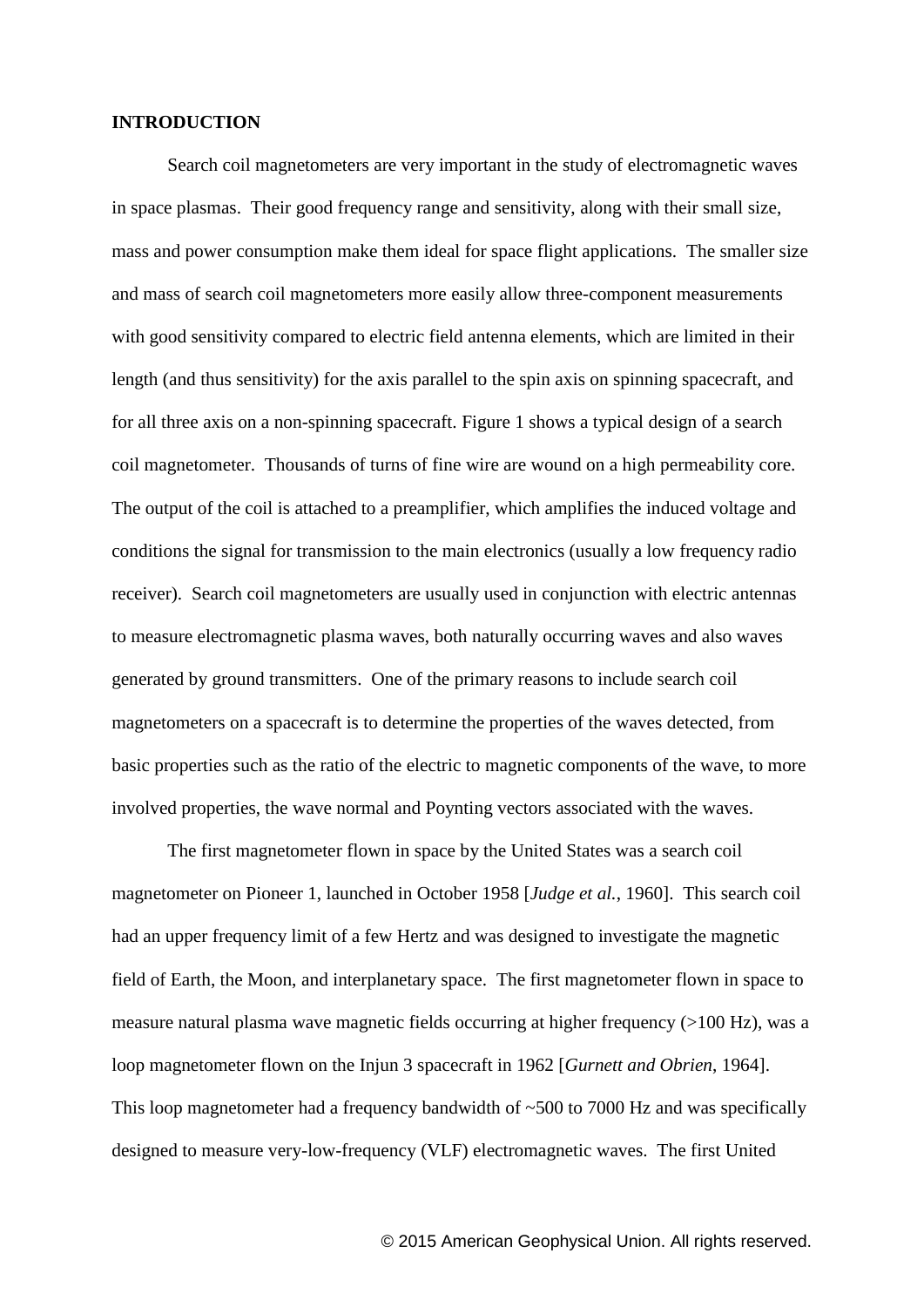States spacecraft to fly a search coil magnetometer designed to measure VLF waves was OGO-1 launched in 1964 [*Frandsen et al.*, 1969; *Holzer et al.*, 1966]. Since these early missions, loop and search coil magnetometers from many different countries have flown on many different spacecraft, and are included on most new missions that contain a plasma wave instrument. A non-exhaustive list of some of these past spacecraft includes Injun 5 [*Gurnett et al.*, 1969], OGO-2, 3, 4, 5, and 6 [*Frandsen et al.*, 1969], IMP-6, 7 and 8 [*Gurnett*, 1974; *Gurnett and Shaw*, 1973], ISEE-1, -2, and -3 [*Gurnett et al.*, 1978; *Scarf et al.*, 1978], GEOS-1 and -2 [*S-300 Experimenters*, 1979], Dynamics Explorer (DE) 1 [*Shawhan et al.*, 1981], Geotail [*Hayashi*, 1988], Viking [*Hultqvist*, 1990], FREJA [*Holback et al.*, 1994], Polar [*Gurnett et al.*, 1995], Cluster [*Cornilleau-Wehrlin et al.*, 1997], DEMETER [*Séran and Fergeau*, 2005], THEMIS [*Roux et al.*, 2008], Van Allen Probes [*Kletzing et al.*, 2013a], and Magnetospheric Multiscale (MMS) [*Le Contel et al.*, 2016]. Search coil magnetometers have also been flown on spacecraft that have orbited Jupiter (Galileo [*Gurnett et al.*, 1991] and Juno), Saturn (Cassini [*Gurnett et al.*, 2004]), and investigated the solar wind (Helios [*Neubauer et al.*, 1977], Ulysses [*Stone et al.*, 1992], and Wind [*Bougeret et al.*, 1995]).

The primary difference between loop and search coil magnetometers is that the search coil usually employs a high permeability magnetic core to concentrate the magnetic flux in a coil made up of many thousands of turns of wire (see Figure 1). However, the finite frequency response of the permeable core material limits this concentration at high frequencies. This difference leads to space-based loop magnetometers usually having larger frequency bandwidths (upper frequency cutoff usually in the 100's of kHz), but poorer low frequency (<1 kHz) sensitivity than search coil magnetometers, which typically have upper frequency cutoffs <10 kHz, but good sensitivity at lower frequencies. However, there have been search coils designed to measure higher (>100 kHz) frequencies (e.g. AMPTE [*Hausler et al.*, 1985] and INTERBALL-2 [*Lefeuvre et al.*, 1998]). Loop magnetometers also tend to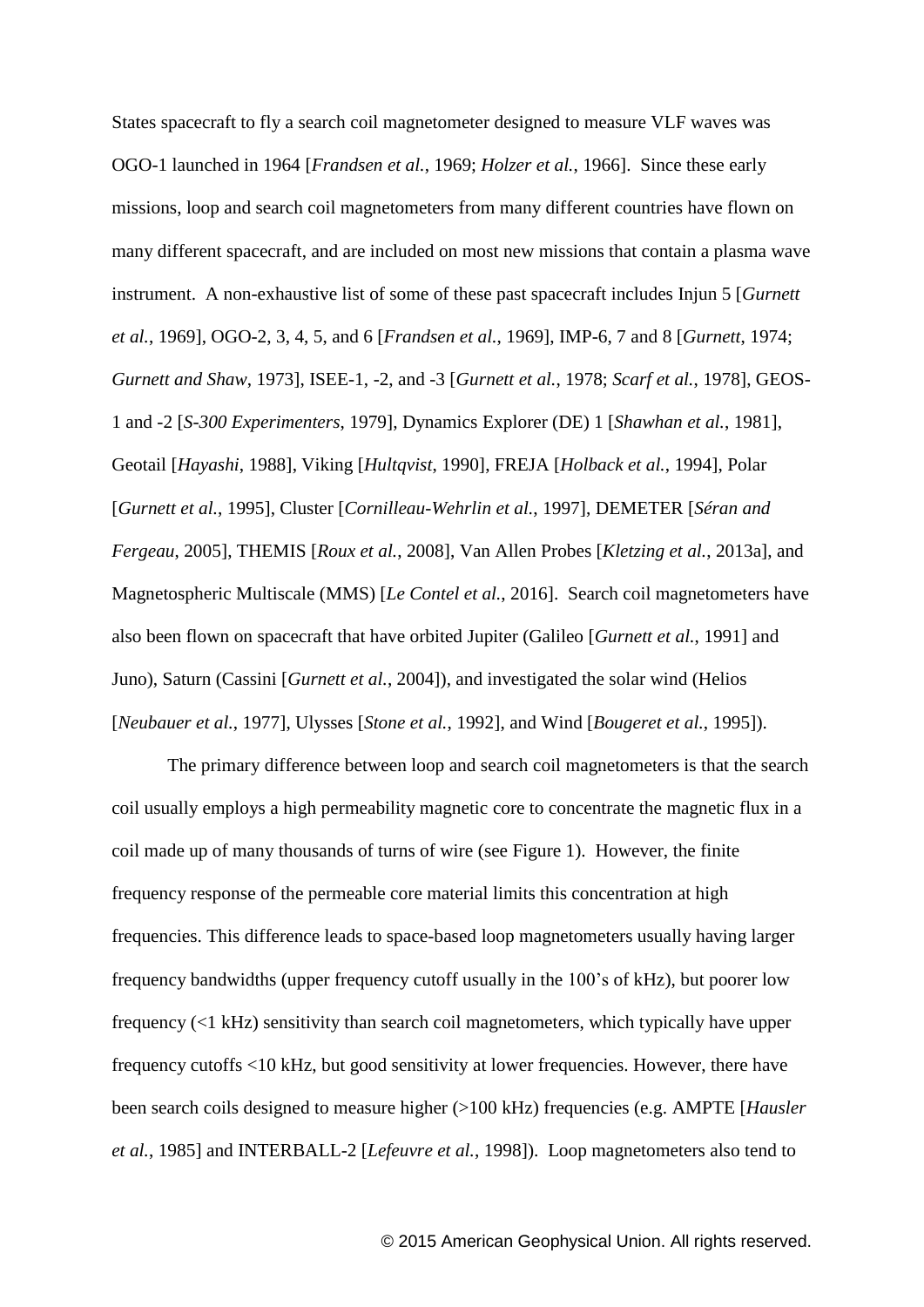be larger in size and mass compared to search coil magnetometers, especially if all three axis magnetic components are to be measured. See *Gurnett* [1998] for a detailed discussion of loop magnetometers and the performance and design trade-offs between space-based loop and search coil magnetometers.

### **SEARCH COIL MAGNETOMETER BASIC DESIGN CRITERIA**

Search coil antenna work due to Faraday's law of magnetic induction, which states that a loop of wire with a time-varying magnetic field passing through it will have a timevarying voltage induced around it. This induced voltage (V) is proportional to the time rate of change of the magnetic field and can be written as

$$
V = -c \frac{d}{dt} (\mathbf{B} \cdot \hat{\mathbf{n}})
$$
 (1)

where c is a constant that depends on the area of the loop and on the properties of the core material, **B** is the magnetic field vector, and **n** is the unit vector along the axis of the coil. The time varying magnetic field experienced by the coil can be due to temporal variations of the field, or if the coil is in motion, spatial variations of the field. The induced voltage can be rewritten as

$$
V = -c[\mathbf{B} \cdot \frac{dn}{dt} + \mathbf{n} \cdot \frac{dB}{dt} + \mathbf{u} \cdot \nabla[\mathbf{B} \cdot \mathbf{n}]]. \tag{2}
$$

The first term represents the voltage induced by the angular motion of the coil, and is the primary term used by the search coils on spinning spacecraft to measure the background DC magnetic field. The third term represents the convective motion of a coil with velocity **u** relative to the magnetic field **B**. The second term is the one that is most important in the study of the magnetic component of electromagnetic waves. In most space environments, the first and third terms are negligible or can be filtered out due to their low frequency, and can be ignored.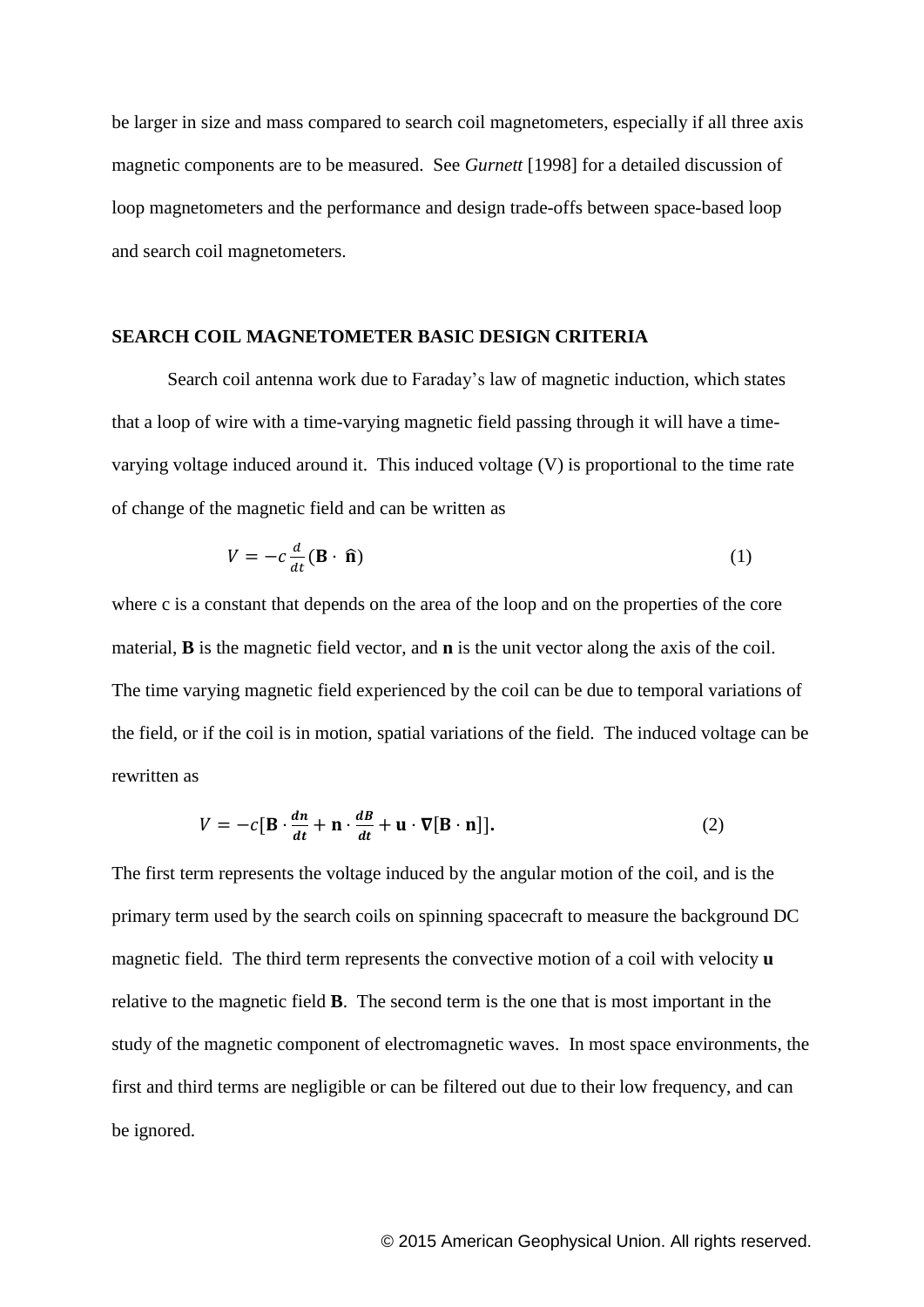For a typical search coil magnetometer, made up of a ferromagnetic core enclosed by a solenoidal coil of N turns of wire, the induced voltage can be written as

$$
V = -NA\mu_e \left(\frac{dB}{dt}\right) \tag{3}
$$

where A is the cross-sectional area of the core,  $\mu_e$  is the effective permeability of the core, and  $\left(\frac{d}{dx}\right)$  $\frac{dE}{dt}$ ) is the time variation of the magnetic field component parallel to the coil axis. If the variation of the magnetic field is sinusoidal, the equation reduces to

$$
V = -2\pi N A \mu_e f B_o x 10^{-7} \mu V \tag{4}
$$

where  $B_0$  is the amplitude of the magnetic signal in nT, A is in cm<sup>2</sup>, and f is the frequency of the time variation.

The above analysis assumes that the coil is a pure inductor, but real search coil magnetometers have a resistance due to the resistivity of the wire, and a capacitance due to the self-capacitance between the turns in the coil. These additional factors can be modeled using the equivalent circuit shown in Figure 2. The induced voltage due to the time varying magnetic field is represented by a voltage source in series with an inductor (L). A resistance  $(R<sub>1</sub>)$  is in series with L. This resistance includes the resistance of the wire (including skin effects at higher frequencies), and any losses due to eddy currents and hysteresis in the core material. In most cases, the resistance of the wire is much larger than the other possible contributions, and these other losses can be neglected. The self-capacitance (C) due to the potential difference between adjacent turns and layers of the coils is parallel to  $L$  and  $R_1$ . A damping resistor  $(R_D)$  represents the input impedance (both resistive and reactive) of the preamplifier and controls the sharpness of the resonant peak of a coil without flux feedback. An analysis of this equivalent circuit modifies Equation 4 to

$$
V = \frac{-2\pi N A \mu_e f B_0 \times 10^{-7} \mu V}{\sqrt{\left(1 + \frac{R_1}{R_D} - \omega^2 L C\right)^2 + \left(\frac{\omega L}{R_D} + \omega C R_1\right)^2}}
$$
(5)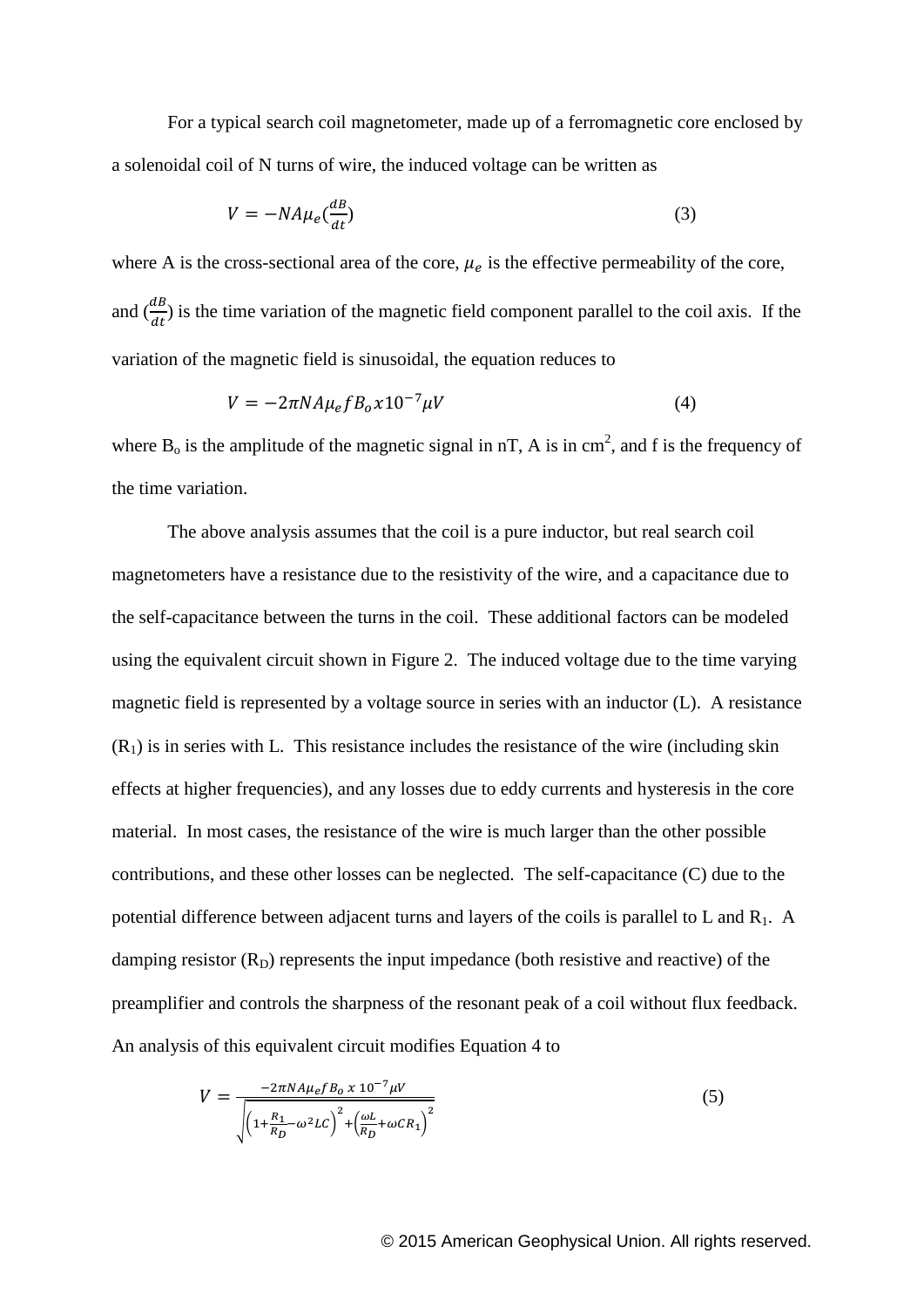where  $\omega = 2\pi f$ . For typical values of L, C, R<sub>1</sub>, and R<sub>D</sub>, the denominator is ≈1 for  $\omega$  well below  $\omega_r = 1/\sqrt{LC}$ , where  $\omega_r/2\pi$  is called the resonance frequency (f<sub>r</sub>). Search coils are usually designed with a resonant frequency above the expected measurement frequency range. Figure 3 shows the comparison of the theoretical transfer function (Equation 5) for the measured values of  $R_1$ ,  $R_D$ ,  $L$ , and  $C$  of the Wind search coils (solid line) vs. the measured transfer function (circles) [*Hospodarsky*, 1992].

As Figure 3 shows, Equation 5 can accurately predict the output voltage of a search coil magnetometer if the values of the components of the equivalent circuit in Figure 2 can be estimated or measured. However, the amplitude response over frequency is just one component of a search coil response to the input magnetic field emission. The relative phase response over frequency of the sensor and electronics are also needed if certain wave propagation parameters, such as Poynting vector and polarization, are to be determined. Modeling the relative phase shift between the input magnetic field and the output voltage from the preamplifier is much more difficult, and is usually best determined through tests and calibrations. Figure 4 shows the measured phase shift between the input magnetic field and the output voltage of the Van Allen Probes search coil sensor and preamplifier.

The real part of the impedance of the equivalent circuit is important in determining the noise level of the search coil since it determines the thermal noise (or Johnson noise) voltage of the coil. The real part of the impedance  $(Z_r)$  of the circuit in Figure 2 is

$$
Z_r = \frac{R_1 \left(1 + \frac{R_1}{R_D} - \omega^2 L C\right) + \omega L (\frac{\omega L}{R_D} + \omega C R_1)}{(1 + \frac{R_1}{R_D} - \omega^2 L C)^2 + (\frac{\omega L}{R_D} + \omega C R_1)^2} \text{ ohms}
$$
(6)

The real part of the impedance ranges from  $-R_1$  ohms at low frequencies to  $-R_D$  ohms near the resonant frequency. The Johnson noise voltage  $(V<sub>1</sub>)$  for a frequency bandwidth ( $\Delta f$ ) of a search coil is given by [*Robinson*, 1974] as

$$
\frac{V_J}{\sqrt{\Delta f}} = \sqrt{4k_B T Z_r} \frac{Volts}{\sqrt{Hz}}\tag{7}
$$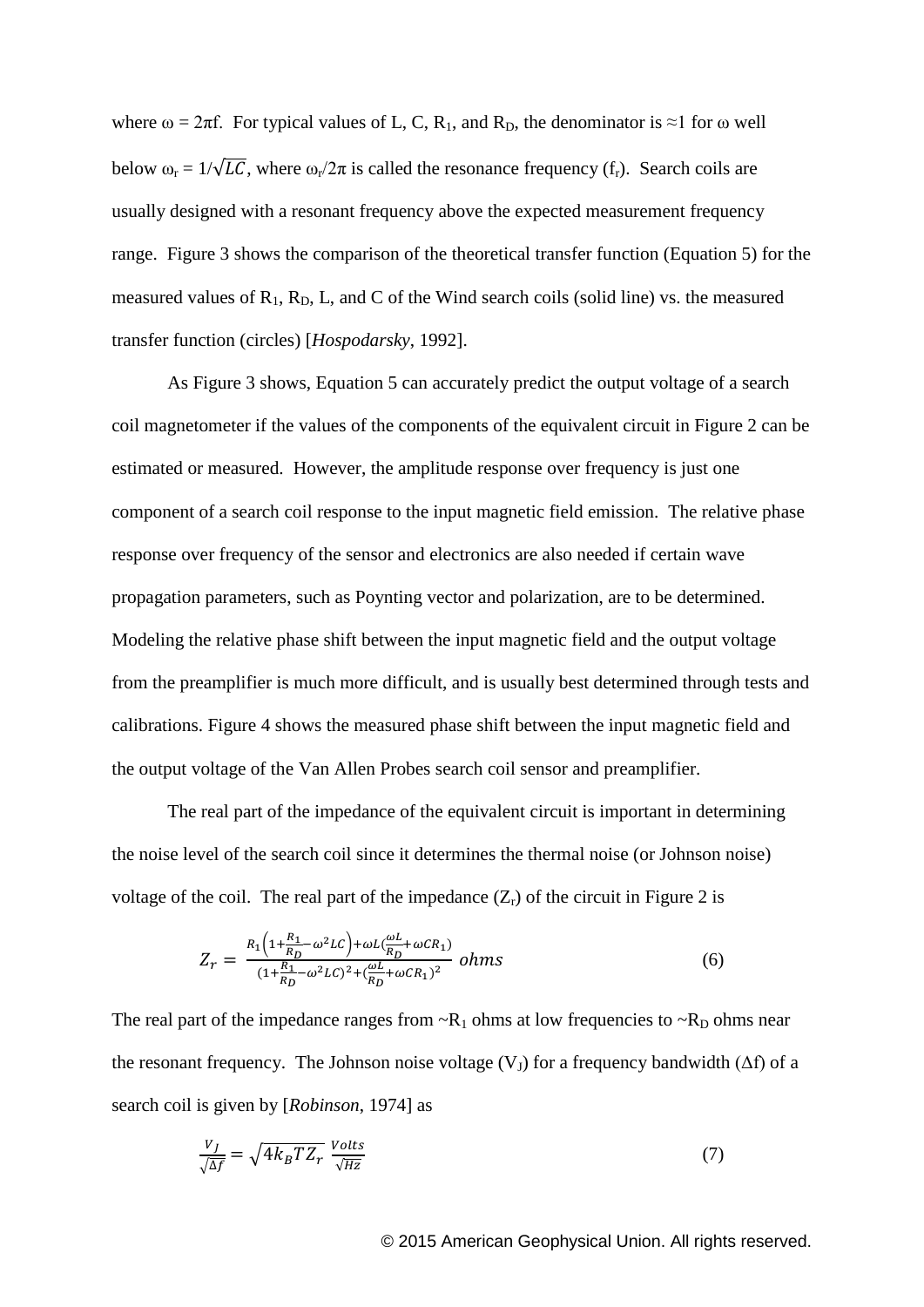where  $k_B$  is Boltzmann constant and T is the temperature in degrees Kelvin.

The noise level of a search coil is usually defined as the magnetic signal strength that induces a voltage equal to the noise voltage. Setting the noise voltage from Equation 7 equal to the output voltage due to a magnetic field signal from Equation 5, solving for the magnetic signal and squaring both sides gives

$$
\frac{B_N^2}{\Delta f} \cong \frac{4k_B T}{(\omega N A \mu_e \times 10^{-7})^2} \left( R_1 + \frac{R_1^2}{R_D} + \frac{\omega^2 L^2}{R_D} \right) \frac{nT^2}{Hz}
$$
(8)

which has units of magnetic field spectral density. The noise level estimates the minimum magnetic signal a search coil magnetometer can measure in a given frequency bandwidth. For typical search coil magnetometers, the values of  $R_1$  and  $R_D$  are such that  $R_1 \ll R_D$ , so Equation 8 can be rewritten as

$$
\frac{B_N^2}{\Delta f} \cong \frac{4k_B T}{(NA\mu_e \times 10^{-7})^2} \left(\frac{R_1}{\omega^2} + \frac{L^2}{R_D}\right) \frac{nT^2}{Hz}
$$
(9).

Including the noise level voltage of a preamplifier in Equation 8 and again using the typical values for L, C,  $R_1$ , and  $R_D$  gives

$$
\frac{B_N^2}{\Delta f} \cong \frac{1}{(NA\mu_e \times 10^{-7})^2} \left[ 4k_B T \left( \frac{R_1}{\omega^2} + \frac{L^2}{R_D} \right) + \frac{n_{amp}^2}{\omega^2} \right] \frac{nT^2}{Hz}
$$
(10)

where  $n^2_{\text{amp}}/\Delta f$  is the voltage noise spectral density of the preamplifier. As Equation 10 shows, the noise of preamplifier can play an important role in the overall noise level of the search coil magnetometer, especially at low frequencies. For the noise level of the coil itself, the resistance of the wire determines the noise level at low frequencies, but at higher frequencies,  $L^2/R_D$  usually dominates. A good search coil magnetometer design uses the optimum combination of the above variables to minimize the noise level in the frequency range of interest.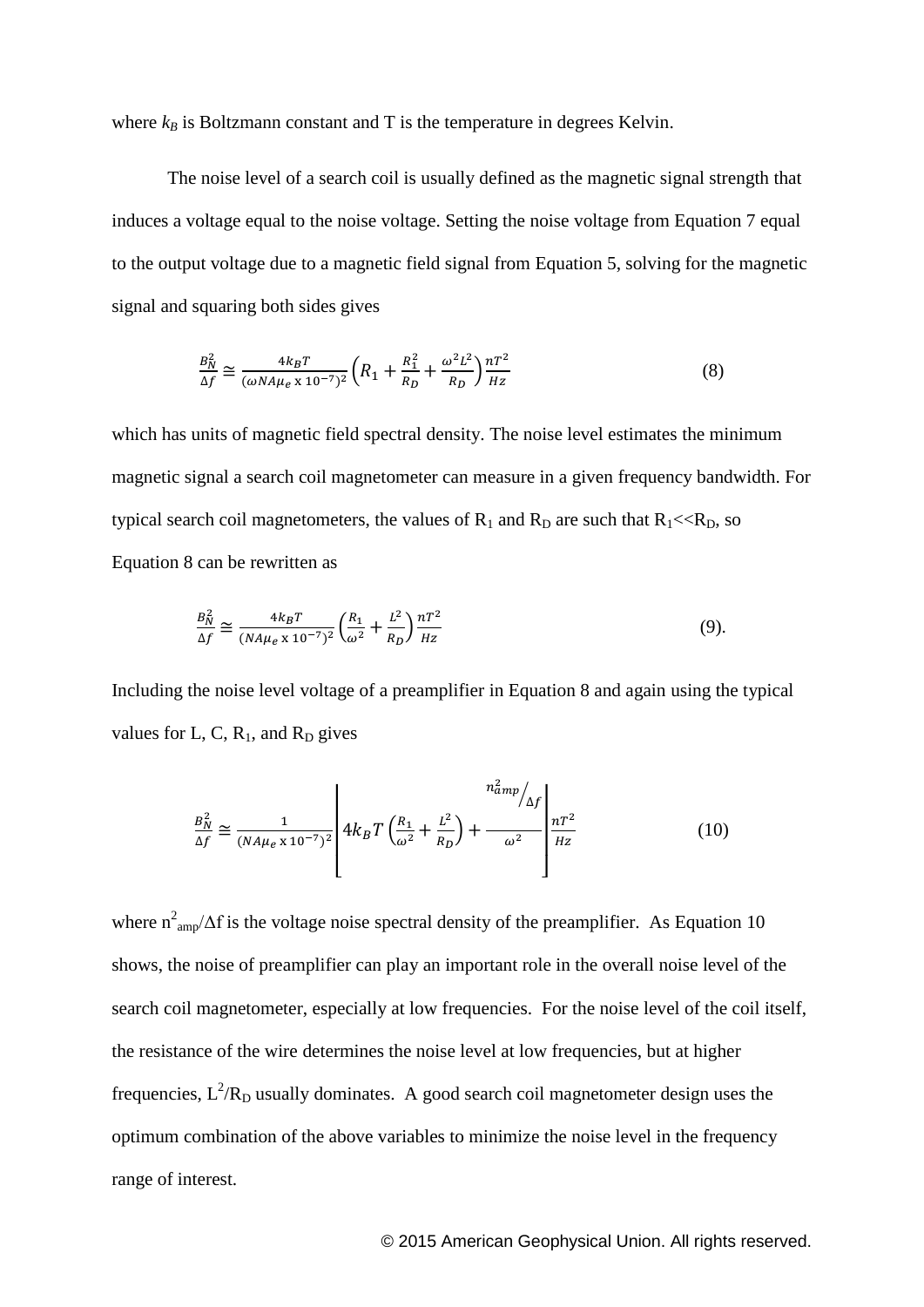Many search coils have included a flux feedback method to flatten the frequency response of the sensor over the measurement frequency range of interest. This flattening usually makes the sensor more stable over temperature and is especially useful in simplifying the calibration of the sensor over frequency. For example, if time-series waveform measurements are obtained, a flat frequency response removes the difficulty of calibrating the waveform over much of the frequency range. However, it is usually not possible to flatten the entire expected measurement frequency range of the sensor, especially the lower frequencies. The flux feedback is usually accomplished by using a separate feedback winding on the core and has been used on a number of missions (e.g. GEOS-1 and -2 [*S-300 Experimenters*, 1979], Geotail [*Hayashi*, 1988], Galileo [*Gurnett et al.*, 1991], Ulysses [*Stone et al.*, 1992], Cluster [*Cornilleau-Wehrlin et al.*, 1997], Cassini [*Gurnett et al.*, 2004], DEMETER [*Séran and Fergeau*, 2005], THEMIS [*Roux et al.*, 2008], and Magnetospheric Multiscale (MMS) [*Le Contel et al.*, 2016]. The flattening of the frequency response of the sensor can also be accomplished using current feedback system in the preamplifier [*Tumanski*, 2007]. The recently launched Juno and Van Allen Probes search coils [*Kletzing et al.*, 2013a] are examples of a current feedback circuit in the preamplifier used to flatten the response of the sensor instead of a secondary winding.

### **SEARCH COIL MAGNETOMETER DESIGN CONSIDERATIONS:**

#### **Effective Permeability (μe)**

The effective permeability of the core affects the sensitivity and noise level of the search coil as shown in Equation 3 and 10, specifically the larger the value for  $\mu_e$ , the larger voltage out of the sensor and the lower the noise level. The determination of  $\mu_e$  is difficult and depends both on the material and shape of the core. Magnetic materials are usually rated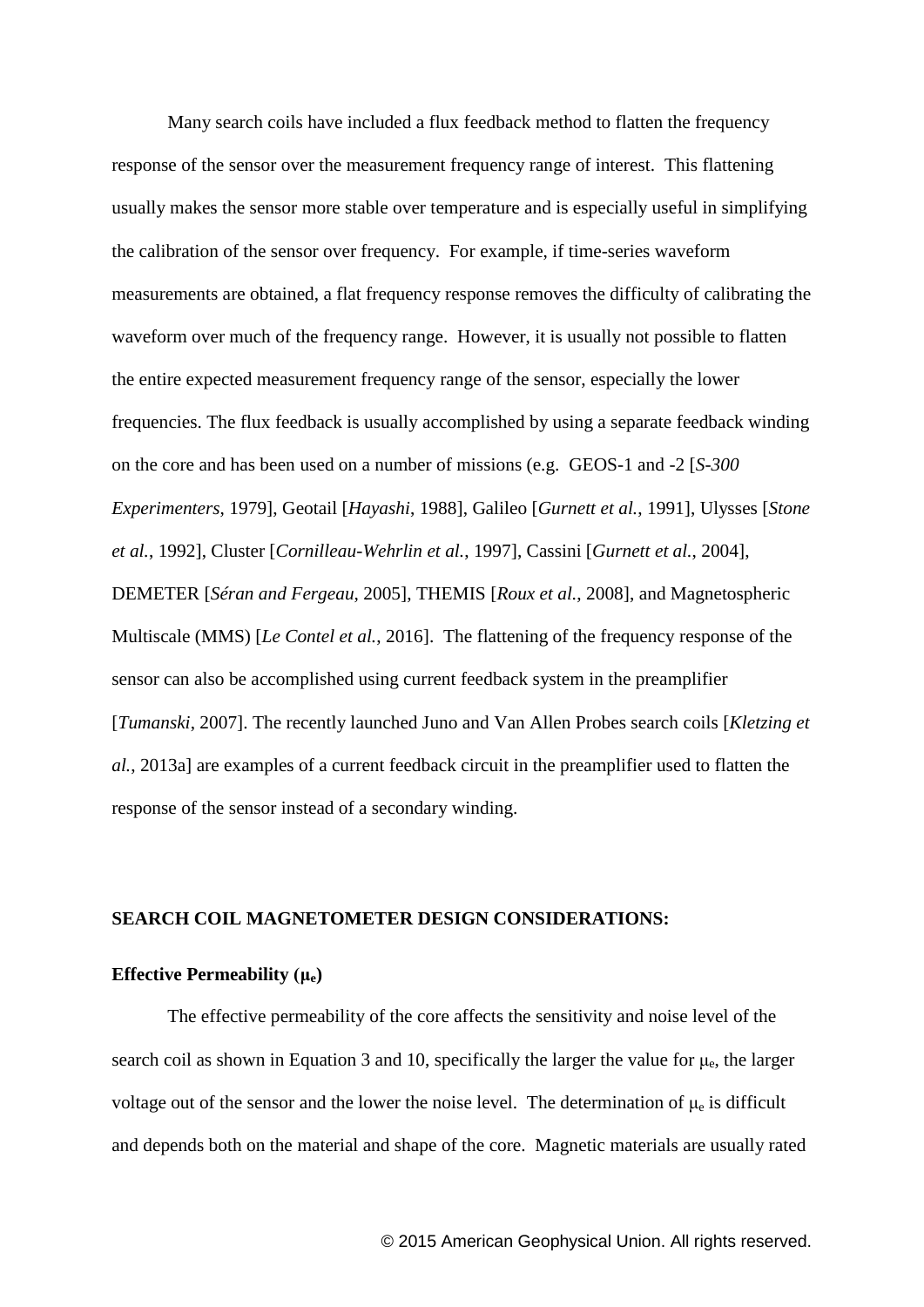according to their closed loop permeability  $(\mu_i)$ , where closed loop permeability is defined as the ratio of the magnetic flux density in the material compared to the ambient magnetic field density present in the absence of the material. However, since search coil magnetometers usually employ a bar made up of laminated strips or a number of thin rods bundled together, the effective permeability is less than the closed-loop permeability by which ferromagnetic materials are rated [*Bozorth and Chapin*, 1942]. The effective permeability of a long bar or rod is primarily determined by the length (*l*) to diameter (d) ratio of the core. For a core material with μi>>1 and *l*>>d, *Hayashi* [1988] found

$$
\mu_e \approx \frac{1}{D_B \left(1 - \frac{1}{\mu_i}\right) + \frac{1}{\mu_i}}\tag{11}
$$

where  $D_B$  is the demagnetizing factor determined from

$$
D_B = \frac{\ln(\frac{3\ell}{2d}) - 1}{(\frac{\ell}{d})^2} \tag{12}
$$

These equations gives the theoretical value of  $\mu_e$  at the center of the rod, but the effective permeability is known to decrease as one approaches the ends of the rods [*Bozorth and Chapin*, 1942]. *Hill* [1962] derives the following function of  $\mu_e$  verses the distance from the center of the rod

$$
\mu_{e(x)} = \mu_{e(center)} \left( 1 - 3.8 \frac{x^2}{l^2} \right)
$$
\n(13)

where  $\mu_{e(center)}$  is the effective permeability at the mid-point of the core determined from Equation 11 and  $x$  is the distance from the center of the core. Equation 13 shows that the largest effective permeability is achieved for coils located near the center of the core. Equation 11 also shows that a larger *l*/d ratio produces a larger μe. However, the effective permeability for very large *l*/d ratios (> 100) can be sensitive to temperature changes and mechanical stresses. Also, there are size and weight limits for search coil magnetometers designed for space applications which restrict the length of the core.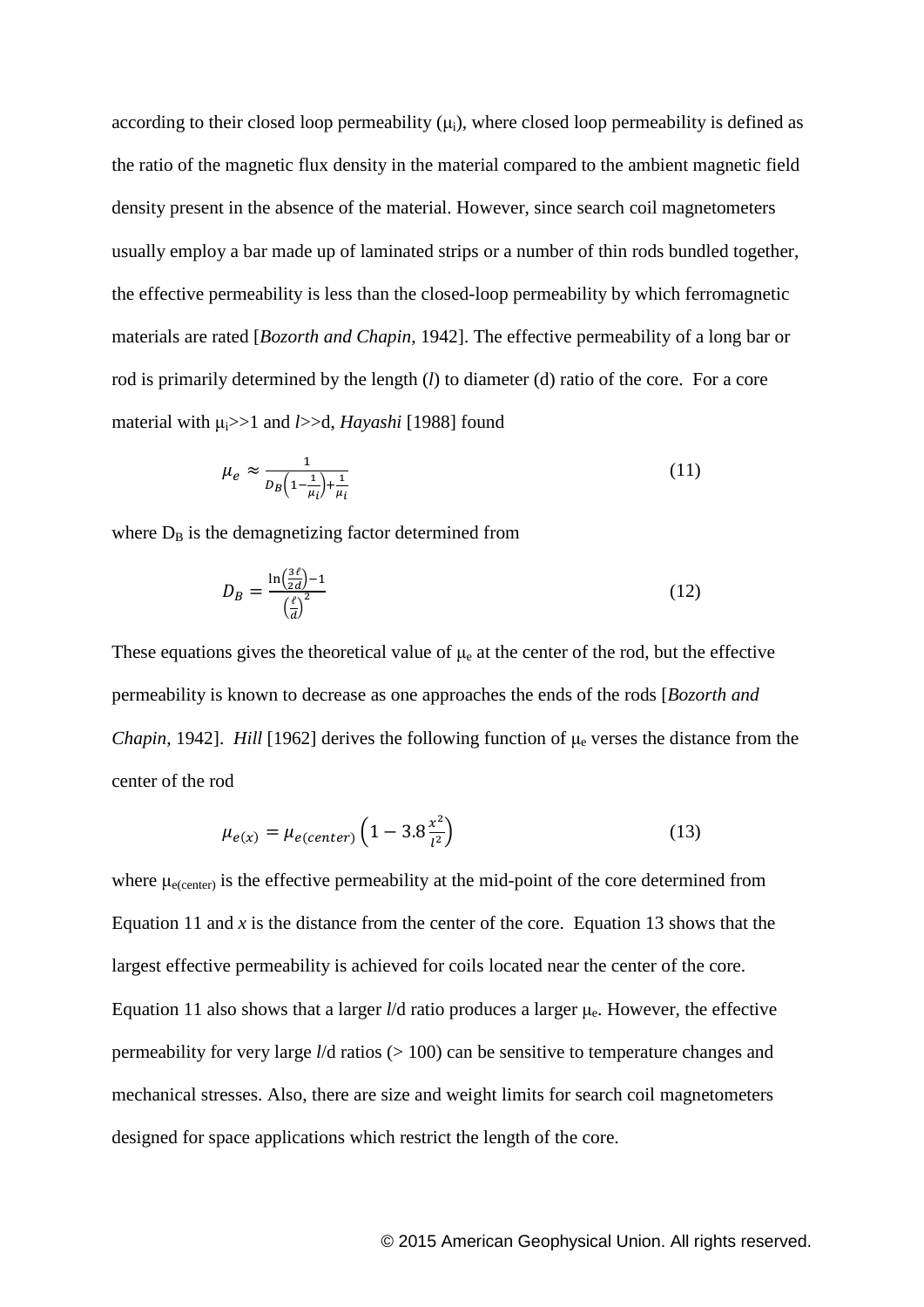Because the effective permeability is integral in determining the sensitivity and noise level of a search coil magnetometer, a number of efforts have been made to develop unique core shape and designs to increase search coil performance [*Coillot et al.*, 2014; *Coillot et al.*, 2007]. A recent example of this effort are the search coils flown on the MMS spacecraft [*Le Contel et al.*, 2016], which employ magnetic concentrators at the end of their ferromagnetic core to increase the effective permeability. Another attempt to increase search coil performance used on the DEMETER mission was to concentrate the largest number of the coil windings at the center of the core, providing the maximum sensitivity for the total number turns needed for the frequency range of interest [*Séran and Fergeau*, 2005].

### **Resistance of the Wire**

The resistance of the coil depends primarily on the length, diameter, and type of the wire.

For a cylindrical core with N turns of wire, the resistance can be estimated by

$$
R \approx 2\pi r_{mean} N \rho \tag{14}
$$

where  $r_{\text{mean}}$  is the mean radius of the winding,  $\rho$  is the resistance per unit length, and N is the number of turns. Because the core of a search coil is often constructed of laminated strips of high permeable material resulting in a square cross sectional area, the wire of the coil is often wound on a square bobbin. The resistance of the wire for a square bobbin is given by

$$
R = 4(a + 0.7854D)N\rho \text{ ohms}
$$
\n
$$
(15)
$$

where a is the inner width of the bobbin and D is the depth of the winding [*Underhill*, 1910].

The material and diameter of the wire determine ρ. For a given number of turns, the mean radius and depth of the windings also depend on the diameter of the wire. From Equation 10 we can see that the resistance of the wire should be kept as small as possible in order to minimize the noise level of the search coil. This minimization is accomplished by choosing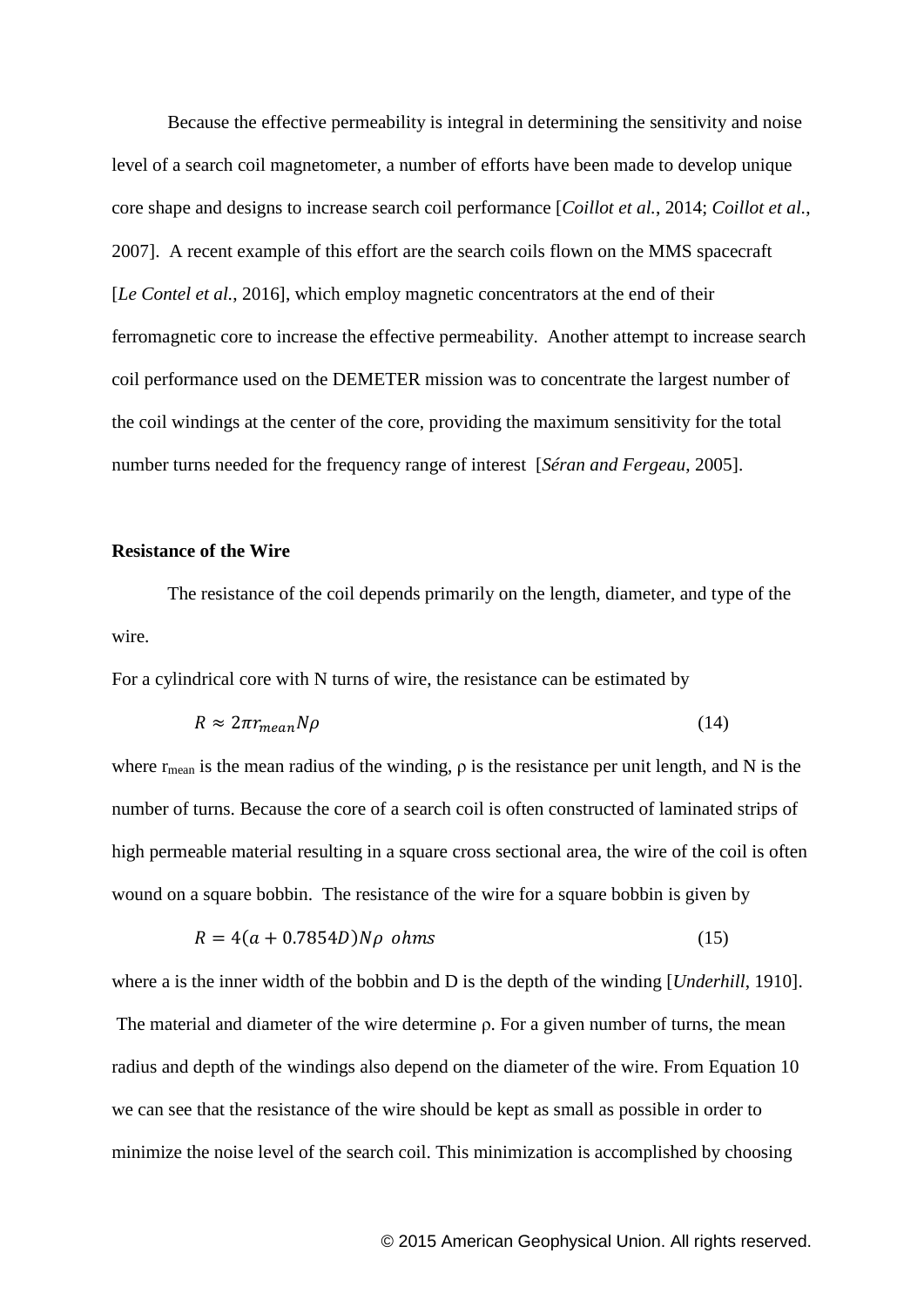the largest diameter wire that will fit on the bobbin for a given number of turns and which also fits within the mass limit of the sensor.

## **Inductance**

The inductance of a solenoid on a high permeability core can be estimated from the following formula [Parady, 1974]

$$
L = \frac{\mu_0 \mu_e N^2 A}{\ell} \tag{16}
$$

where  $\mu_0$  is the permeability constant,  $\mu_e$  is the effective permeability of the core, A is the cross-sectional area of the core in square meters, N is the number of turns, and *l* is the length of the core in meters. It should be noted that the inductance varies with the square of the number of turns and is proportional to  $\mu_e$ . As the resonant frequency is proportional to the inverse of the square root of the inductance, the resonant frequency is proportional to the inverse of the number of turns and also to the inverse of the square root of  $\mu_e$ . This relationship leads to a trade off as more turns leads to a better sensitivity, but decreases the bandwidth of the search coil.

#### **Capacitance**

The capacitance of a search coil is often difficult to model, as the method of winding the coil has a large effect on the final capacitance [*Welsby*, 1960]. Also, capacitance from the wires connecting the coil to the preamplifier, or in the preamplifier itself can also play a large role. An estimate for the capacitance of one section of a multi-section coil is given by Hill [1962]

$$
C = \frac{0.00381\pi r_1 \epsilon_r W}{(K_1 - 1)d\lambda} \tag{17}
$$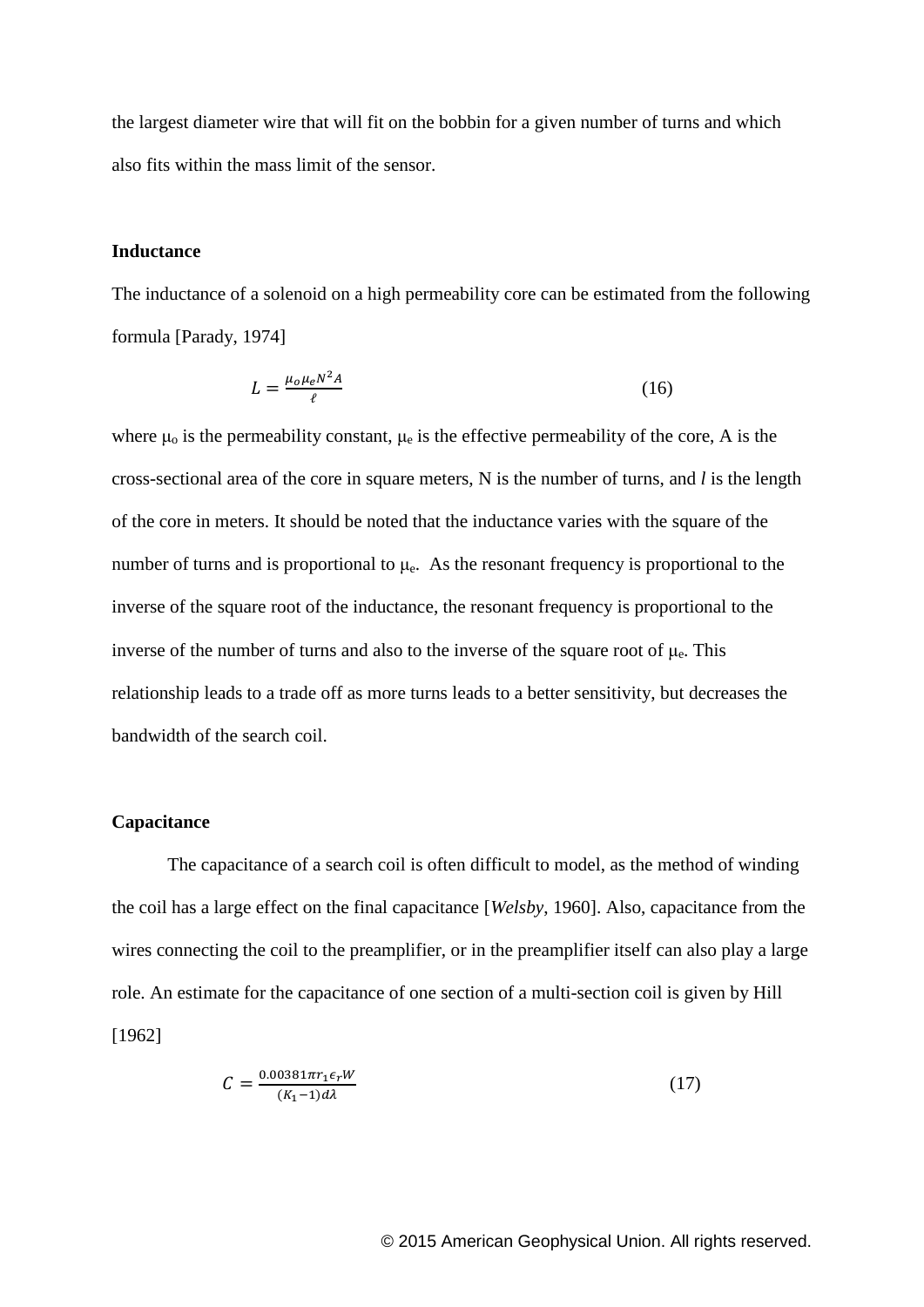where  $r_1$  is the mean radius of the coil, W is the width of the coil,  $\varepsilon_r$  is the average dielectric constant of the insulation on the wire,  $K_1$  is the ratio of the distance between the center of two adjacent wires and the diameter of the wire (d), and  $\lambda$  is the number of layers of wire.

Equation 5 shows that for a large resonant frequency, it is desirable for the capacitance to be as small as possible. One way to accomplish a lower capacitance is to split the coil into smaller sections separated by a small gap. If a coil that originally had a capacitance C, is split into n sections, each section would have a capacitance  $\sim$ C/n. These sections are connected in series, which gives a new capacitance of  $C/n<sup>2</sup>$  for the entire search coil. There is also a capacitance between the sections, which when taken into account, gives a total capacitance of

$$
C_{tot} = \frac{c}{n^2} + \frac{c_1}{(n-1)}
$$
\n(18)

where  $C_1$  is the capacitance between adjacent sections. As we want  $C_{tot}$  to be smaller than the original unsegmented coil capacitance,  $C_1$  should be kept small which can be accomplished by having a large enough space between the sections. There is a limit to the effectiveness of splitting the coils. If n is small,  $C_{\text{tot}}$  varies inversely to  $n^2$ , but as n becomes large, the  $C_1/(n-1)$ term starts to dominate and the resistance of the wire increases as the number of sections are increased, which raises the noise level of the search coil as seen from Equation 9. There is also a size limit on a search coil to be flown in space, which limits both the number of sections, and the space between each section.

#### **Damping Resistor**

The damping resistor plays an important role in the sensitivity and noise level of the search coil as shown in Equations 5 and 10. The damping resistor can be an actual resistor placed in parallel with the coils, the input impedance of the preamplifier, or a combination of the two.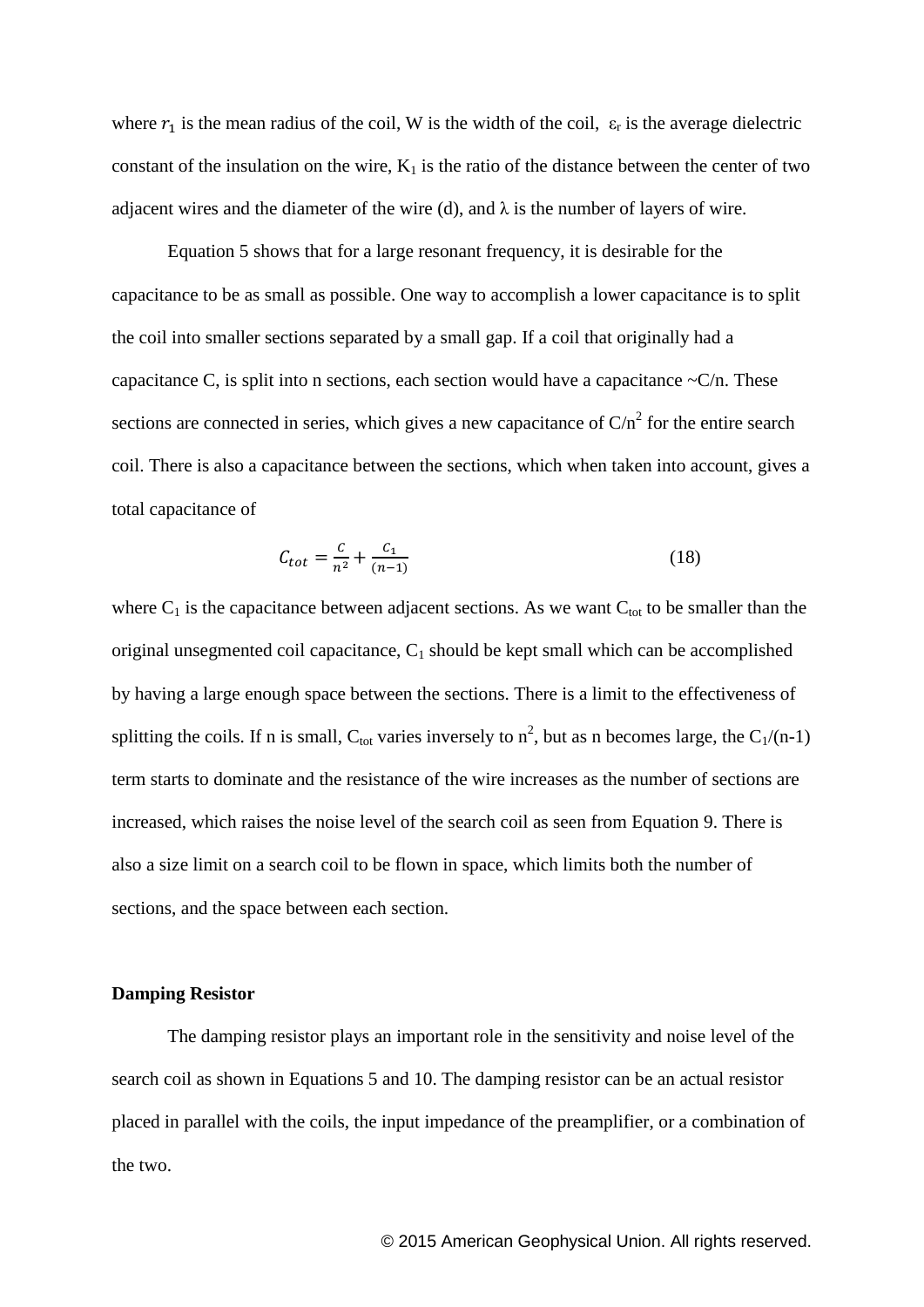#### **Noise and Noise Sources**

The ability for search coil magnetometers to measure weak signals is determined by the amount of noise present. Noise is the unwanted signal that obscures the desired signal. There are various types and sources of noise. Some of the most important ones are the Johnson noise due to the resistance of the wire in the coil, noise in the preamplifier (as shown in Equations 8 and 10), as well as interference from outside sources. Johnson noise, also known as Nyquist noise or thermal noise, is the noise found in any material with a resistance. It is caused by the random motion of the free electrons in the material. This random motion produces small instantaneous potential differences between the ends of the material. Since the noise voltage is random, it has a flat frequency spectrum, and is often called "white noise." For a resistor with resistance R, it is usually written as shown in Equation 7 with R replacing the real part of the impedance Z<sup>r</sup> [*Robinson*, 1974].

Another type of noise found in a search coil magnetometer is noise produced in the preamplifier. This noise is usually made up of two main components, 1/f, and Johnson noise. The 1/f noise usually dominates at low frequencies, while Johnson noise dominates at higher frequencies [*Horowitz and Hill*, 1980]. As shown in Equation 10, the noise of preamplifier can play an important role in the overall noise level of the search coil magnetometer, and should be designed to be as quiet as possible within the resource (usually size and power) limits.

The other type of noise important in the performance of space-based search coil magnetometers is interference from the spacecraft, other instruments, or interference during testing and calibration on the ground. The interference most often encountered in the lab with a search coil magnetometer is interference from power lines (60 Hz and harmonics in the United States). Other sources of interference can be from other electron devices and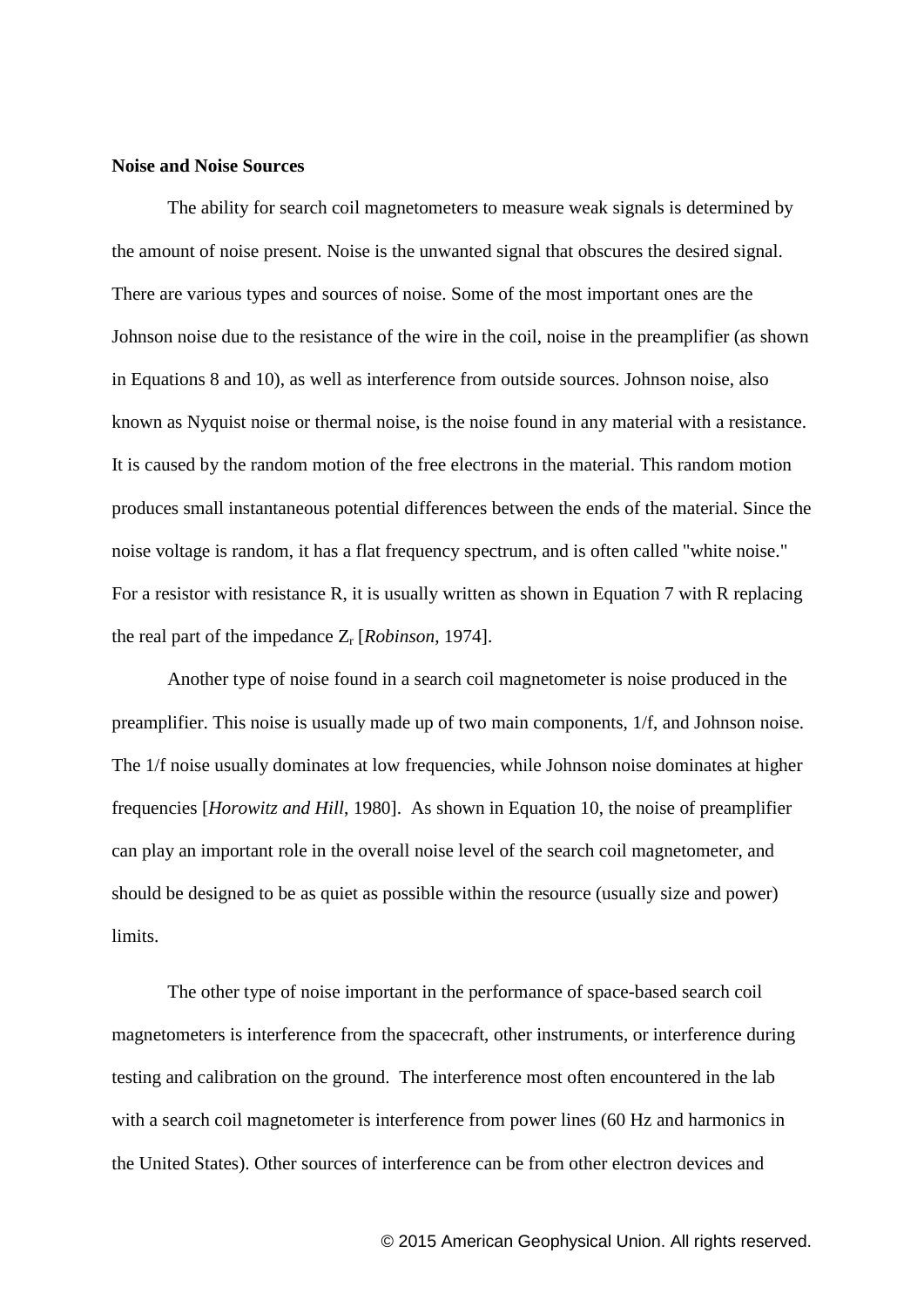computer monitors, usually in the tens of kHz range, and signals from radio stations, 540 kHz and above. This interference must be reduced or removed to allow a good calibration of the sensor and is usually accomplished by performing the calibration inside of magnetic shielding or at a calibration site that is magnetically clean.

While in space, electrical interference from the spacecraft or other instruments can also increases the noise level and obscures the natural signals the sensor is trying to measure. Various steps can and should be taken to reduce magnetic interference. Magnetometers should be deployed as far from the spacecraft body as possible. Most interference fields are dipole in nature and vary as  $1/r<sup>3</sup>$ , where r is the distance between the noise source and the sensor. If r is large, then the interference will be reduced, hopefully below the noise level of the search coil. For this reason, search coil magnetometers are often mounted on the end of a many meter boom, far from the spacecraft main electrical systems. Current carrying wires should also be twisted in pairs and large current loops in the spacecraft harness design should be avoided. Any current loops that are necessary should be made as small as possible to minimize the magnetic moment.

Power converters should operate at the highest possible frequency, preferably well above the frequency range of the sensor. Shielding can also reduce magnetic interference, but due to weight considerations, shielding can only be applied to small components or areas of the spacecraft. At spacecraft level testing and calibration, each instrument should be tested individually with the search coil magnetometers to examine its possibility for generating interference.

To illustrate the importance of the various noise sources discussed above, Figure 5 shows the noise level of nine different search coil designs that have flown in space over the last ~50 years. As can be seen the noise level of a search coil can vary greatly depending on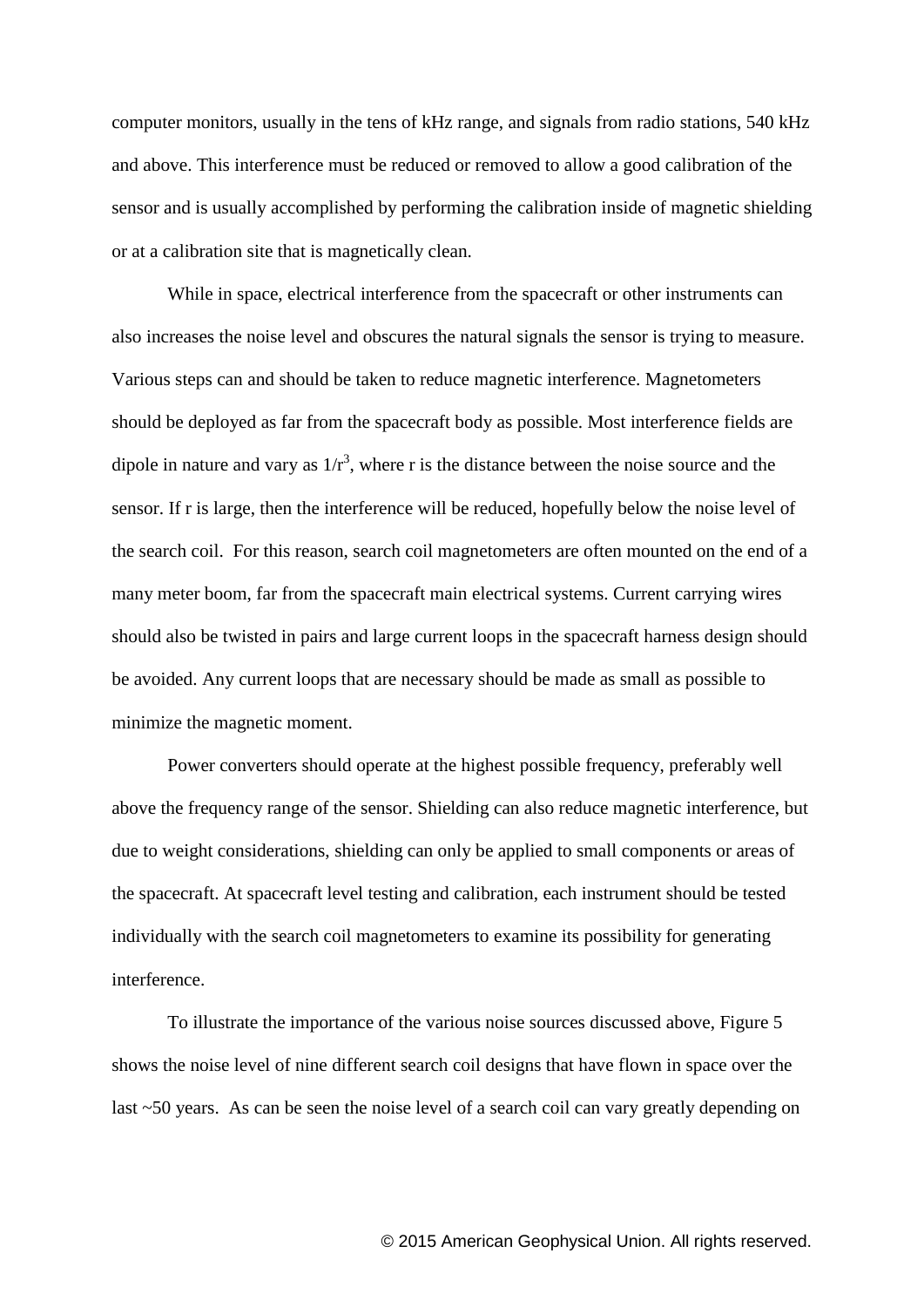the search coil design and the requirements of the mission. The next section will examine in more detail some of these search coil designs and the reasons for this variation.

## **EXAMPLES OF SPACE BASED SEARCH COIL MAGNETOMETERS**

### **Polar and Wind Search Coils**

The Polar and Wind spacecraft were part of the NASA Global Geospace Science (GGS) International Solar Terrestrial Physics (ISTP) Program [*Acuña et al.*, 1995]. The Wind spacecraft was launched in 1994 to measure the solar wind in the vicinity of Earth and is still operating as of mid-2016. The Polar spacecraft was launched in 1996 to study Earth's polar magnetosphere and aurora, and operated until April 2008. The search coils for the Wind WAVES Instrument [*Bougeret et al.*, 1995] and the Polar Plasma Wave Investigation (PWI) [*Gurnett et al.*, 1995] were built at the University of Iowa and loosely based on earlier search coil designs flown on the International Sun-Earth Explorer (ISEE) spacecraft [*Gurnett et al.*, 1978; *Scarf et al.*, 1978], but with a number of design changes to improve their performance.

The search coils for both spacecraft had the same basic design with two separate bobbins of wire on a high permeable core with the preamplifier located between the coils. The cores consisted of a 4 mil Supermalloy laminated bar with dimensions of 0.48 x 0.48 x 39.4 cm. The edge of the bobbins were positioned 3.24 cm from the center of the core and each bobbin contained eight sections containing the wire, seven of which contain the primary windings, and one that contains a calibration winding. The Polar search coils contained 10.010 turns of #40 American Wire Gauge (AWG) wire per bobbin, resulting in a resonance frequency of ~10,000 Hz. The Wind search coils were optimized for the lower frequency plasma wave observations expected in the solar wind. Each Wind bobbin contained 40,005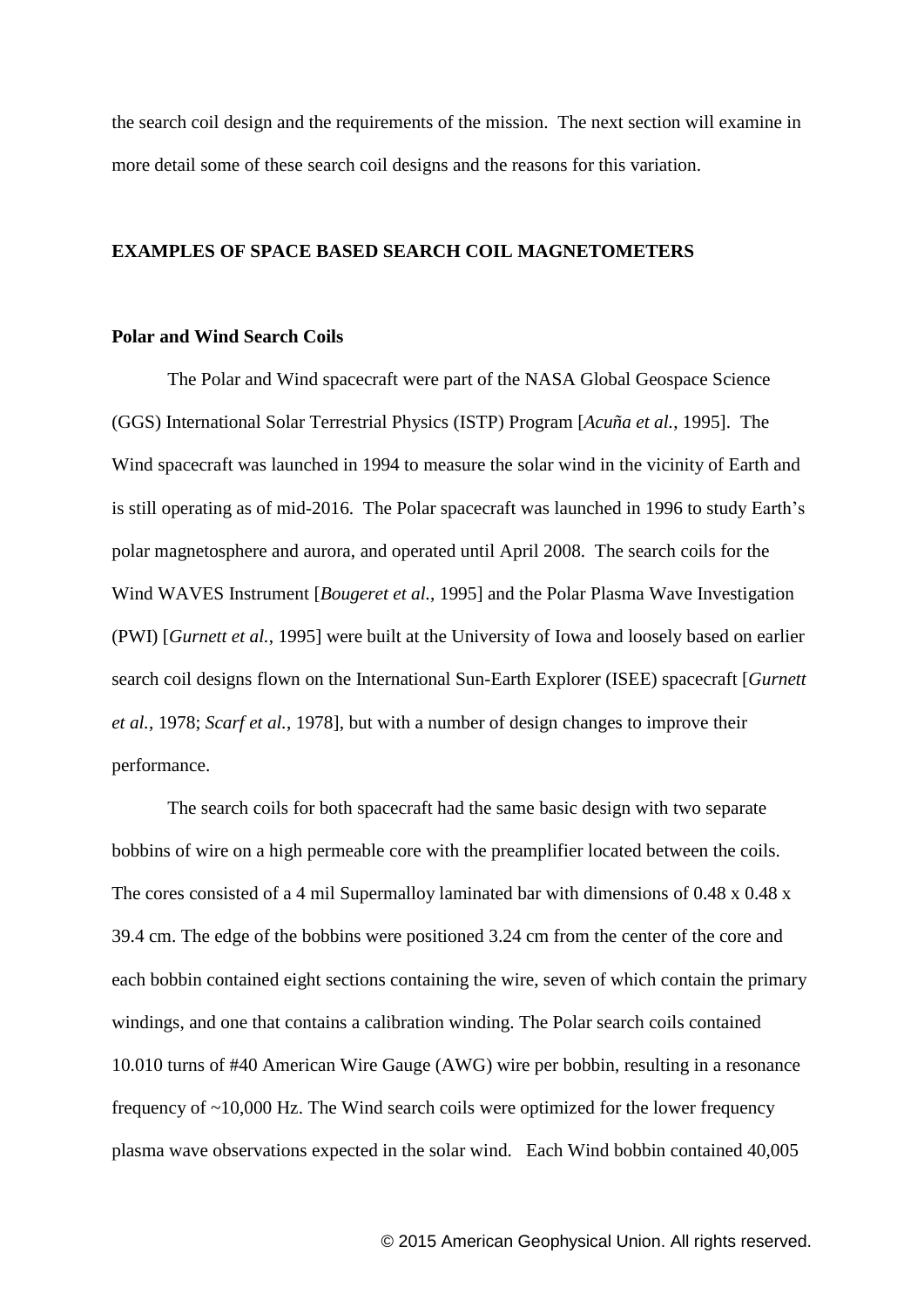turns of #44 AWG wire per bobbin, resulting in a resonance frequency of ~1600 Hz (see Figure 3). The Polar and Wind search coils also contained a calibration winding of 1000 turns of #40 AWG wire in the eighth section.

A number of changes [*Hospodarsky*, 1992] in the Polar and Wind search coil sensor and preamplifier designs reduced the noise level by  $\sim\sqrt{2}$  compared to the earlier ISEE search coil designs [*Gurnett et al.*, 1978; *Scarf et al.*, 1978]. This difference in noise level is shown in Figure 5. Above 200 Hz the Polar search coil noise level (red line) is approximately  $\sqrt{2}$ times lower than the ISEE-2 noise levels (red dashed line).

### **Juno and Van Allen Probe Search Coils**

The New Frontiers Juno spacecraft was launched on August 5, 2011 to study Jupiter's composition, magnetic field, gravity field, and polar magnetosphere. The spacecraft arrived at Jupiter on July 5, 2016 and is expected to complete at least 37 polar orbits during its nominal mission. Juno will be the first spacecraft to explore in situ the near  $(-4300 \text{ km})$ Jovian polar region [*Bagenal et al.*, 2014]. The Juno spacecraft includes the Waves instrument which includes an electric dipole antenna and a single search coil magnetometer.

The Van Allen Probes mission consists of two identical spacecraft that were launched on August 30, 2012 to study Earth's Van Allen radiation belts [*Mauk et al.*, 2013]. The spacecraft include the Electric and Magnetic Fields Instrument Suite and Integrated Science (EMFISIS) suite [*Kletzing et al.*, 2013a]. EMFISIS includes a triaxial magnetometer (MAG) and a plasma wave instrument (Waves), which includes a triaxial search coil (MSC).

The designs of the Juno and Van Allen Probes search coils have many similarities due to their near simultaneous construction, their similar expected measurement frequency range, and the expected high radiation environments encountered by both missions. Both designs consists of a single bobbin with eight sections and 10,000 total turns of #38 wire located at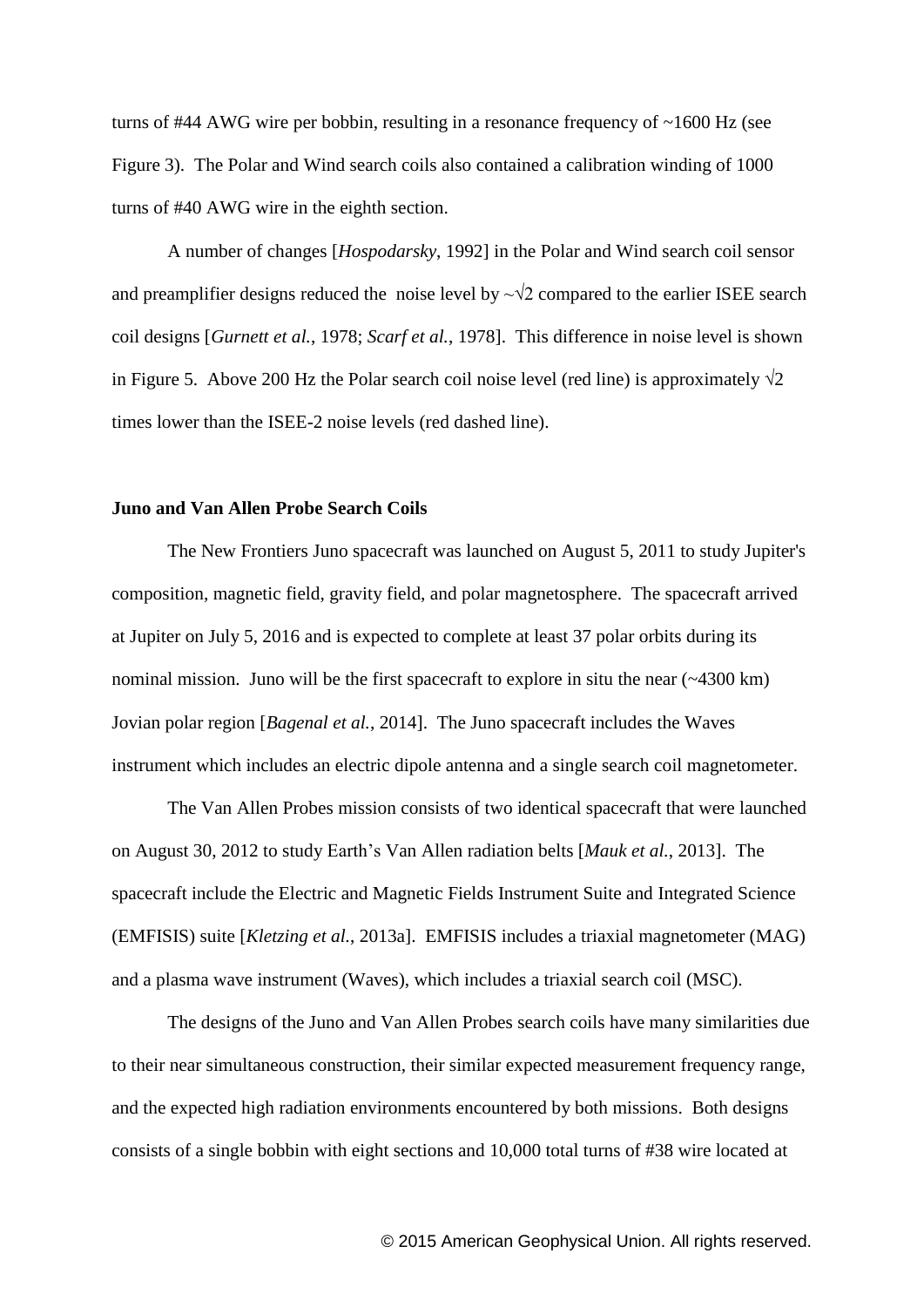the center of a high permeable core. The Van Allen Probe core length is ~40 cm, similar to the Polar and Wind cores. The Juno core length is only ~15 cm, much shorter than the Van Allen Probes core. The Juno core was shortened to reduce the possible variable field produced by soft magnetic core material on the spacecraft that could be detected by the Juno Magnetometer instrument (MAG). The shorter core also reduces sensitivity of the search coil at lower frequencies, preventing the sensor from saturating near perigee due to the spinning spacecraft encountering the very large  $(\sim 12 \text{ Gauss})$  Jovian background magnetic field. This reduction in the sensitivity caused by the much shorter core compared to Van Allen Probes can be seen in Figure 5 and 6.

Both missions use the same low noise preamplifier design. The preamplifiers are designed to survive a heavy radiation environment. The preamplifiers supply a feedback current to the main coils to flatten the voltage response over frequency as shown in Figure 6. The small bump at  $\sim$ 10,000 Hz is due to the feedback circuit imperfectly flattening the voltage response at the resonance frequency of the sensor coil. The Van Allen Probes Search Coils are mounted on a boom about four meters from center of spacecraft in a tri-axial configuration with the three preamplifiers stacked in the main cylindrical housing and the three search coil sensors (coil and core) mounted perpendicular to each other and parallel to the three electric antenna axes (see *Kletzing et al.* [2013a] for details and a picture of the Van Allen Probes search coil assembly). The Van Allen Probe search coils measure a frequency range of a few Hz to ~12 kHz and are qualified for an operating temperature range of -70 to +35 C. Figure 5 shows the noise level of one of the Van Allen Probes search coils (green dashed line) as measured before integration on the spacecraft as compared to the Juno (green line) and number of other search coils.

The Juno search coil is a single axis coil which is body mounted (no boom) to the spacecraft. This mounting choice was done to reduce mass, cost, and to keep the search coil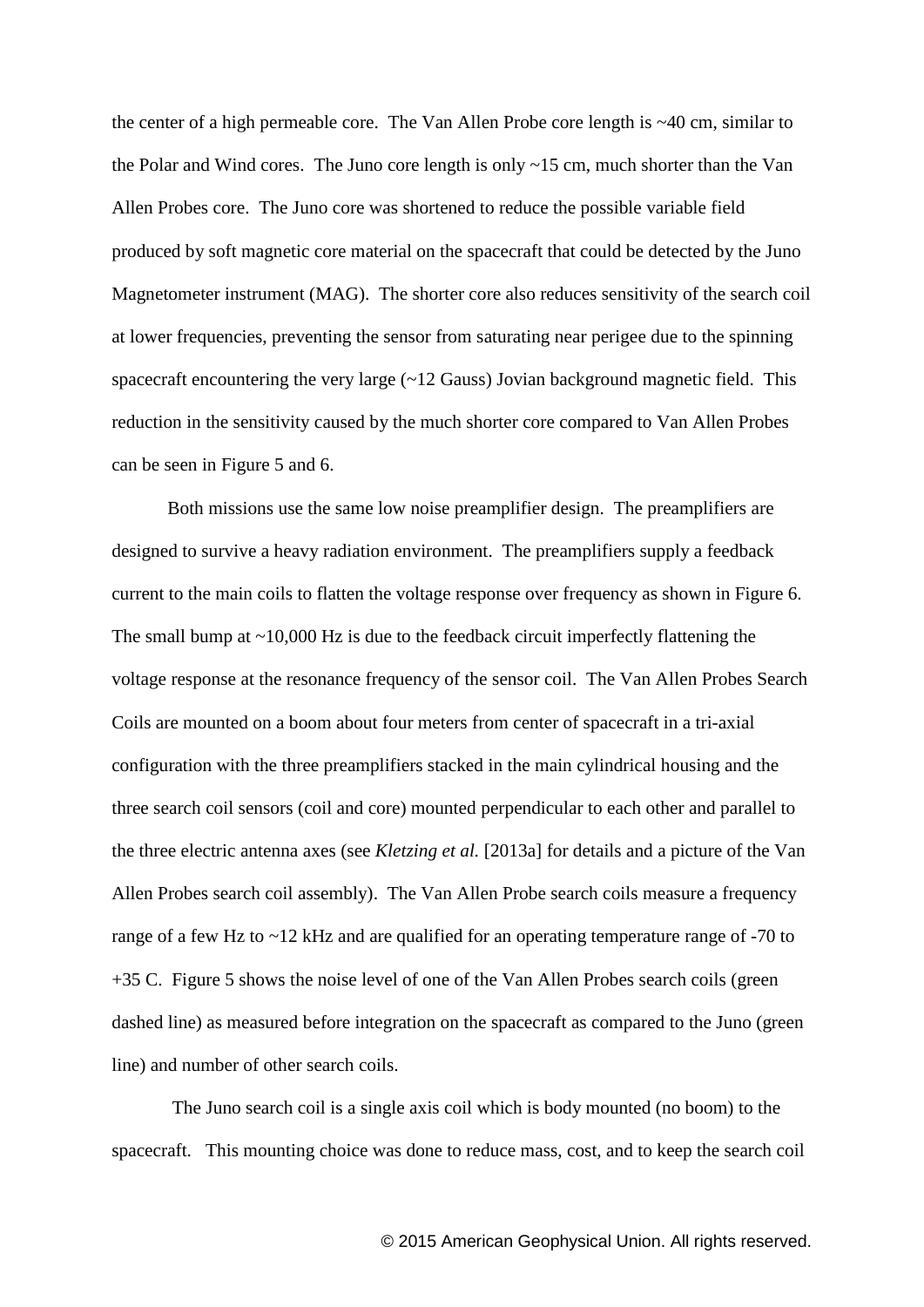magnetic core farther away from the Juno MAG instrument. As discussed earlier, body mounting a search coil to the spacecraft is not ideal, as it increases the likelihood of detecting spacecraft interference. However the Juno spacecraft and instruments had a strong prelaunch electromagnetic control plan to limit the amount of noise emitted from the spacecraft in the frequency range of the Juno search coil. This can be seen by the green line in Figure 5 which shows the in-flight noise level of the Juno search coil.

#### **MMS Search Coils**

The Magnetospheric Multiscale mission [*Burch et al.*, 2016] consists of four spacecraft launched on March 12, 2015 and designed to fundamentally increase our understanding of magnetic reconnection, particle acceleration and turbulence. The MMS FIELDS instrument suite [*Torbert et al.*, 2016] includes a 3-axis search coil magnetometer SCM [*Le Contel et al.*, 2016] on each spacecraft. The MMS search coils were designed and built by the Laboratoire de Physique des Plasmas (LPP) and are loosely based on the Cluster [*Cornilleau-Wehrlin et al.*, 1997] and THEMIS [*Roux et al.*, 2008] search coils. The MMS SCM were designed to meet the specific science requirements of the MMS mission, taking into account the limited mass allocation available for the SCM. Also, due to the large field strengths that were expected to be encountered in the reconnection regions, a very sensitive (low noise floor) search coil sensor was not required. These allocation limitations and science requirements lead to an optimized search coil design with a tri-axial sensor configuration located on a boom 4 meters from the spacecraft and the preamplifier box mounted on the spacecraft near the base of the boom. Each sensor consist of a 10 cm long core shaped in a way to produce magnetic amplification [*Coillot et al.*, 2014; *Coillot et al.*, 2007]. The coils contain of over 10,000 turns of wire and a flux feedback winding is used to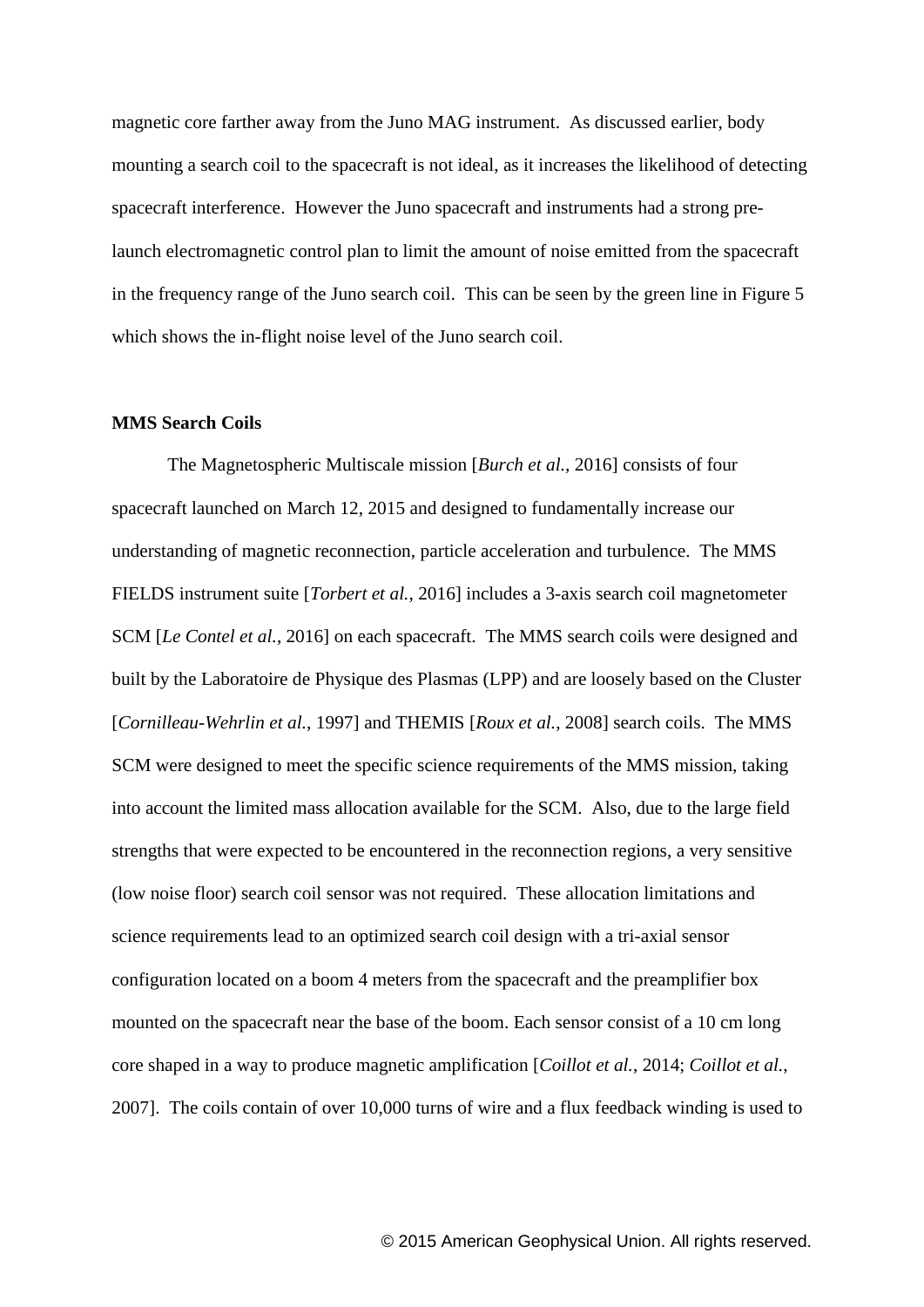flatten the output response of the sensor. The MMS SCM has a nominal frequency range of  $\sim$ 1 Hz to 6 kHz.

The noise level of the MMS SCM is shown on Figure 5 (blue dashed line). As can be seen, the noise level of the MMS SCM is very similar to that of Juno (green line) up to  $\sim$ 1500 Hz, and both are higher than most of the other sensors shown on Figure 5. It should be remembered that both Juno and MMS SCM were designed to meet the specific science requirements of their mission, and each have a much shorter core (15 cm for Juno, 10 cm for MMS) than the other search coils. As Equations 5, 10 and 11 show, the length of the core affects both the sensitivity and noise level of a search coil, leading to the higher noise levels.

### **CONCLUSION**

Search coil magnetometers are one of the primary tools used to measure wave magnetic fields in the frequency range of a few Hz to  $\sim$ 10 kHz. A number of basic design criteria are true for almost all search coil designs. However, various modifications and tweaks have been used on a number of missions in attempts to improve sensitivity and noise level, or to meet specific science goals. Exciting new ideas and designs are being investigated and planned for future space missions. One interesting new design is the Dual-Band Search Coil Magnetometer that allows two different frequency ranges (few kHz for one, tens or hundreds of kHz for the other) to be measured with a single sensor [*Coillot et al.*, 2010]. This design is planned to be flown on the Solar Probe Plus mission to study the sun the BepiColombo mission to Mercury [*Kasaba et al.*, 2010]. The BepiColombo missions employs a compound system of two single band, lower frequency (0.1 Hz and 20kHz) search coils (LF-SC) in the spin plane of the spacecraft, and a dual band (0.1 Hz to 20kHz and 10 to 640 kHz) search coil (DB-SC) aligned with the spin axis. This design shows that advances are still being made in a sensor that has been used since the early days of the space program.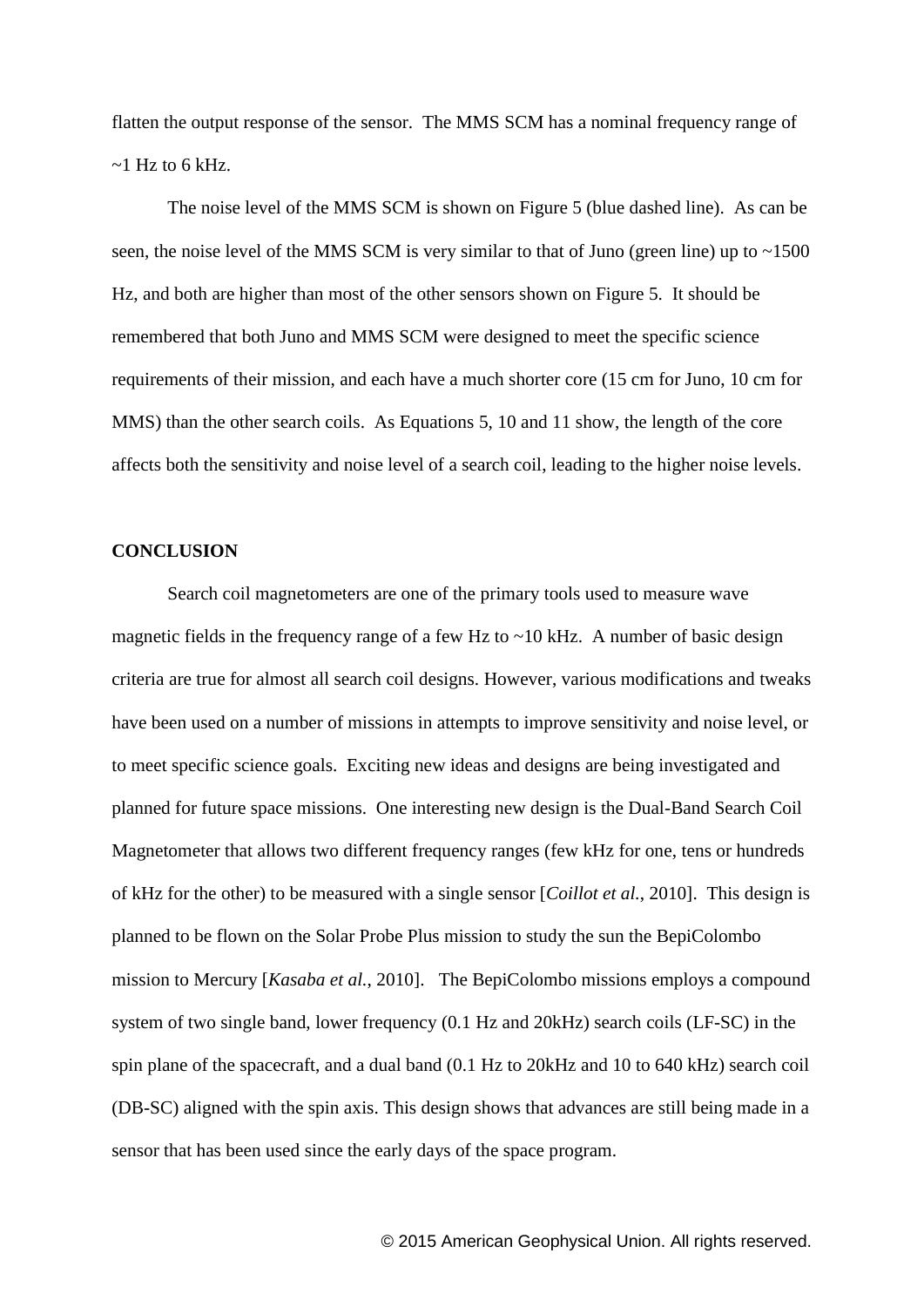**Acknowledgements.** The research at The University of Iowa was supported by JHU/APL contract no. 921647 under NASA Prime contract no. NAS5-01072 and by SwRI contract 6999041X. This work contains no new scientific data.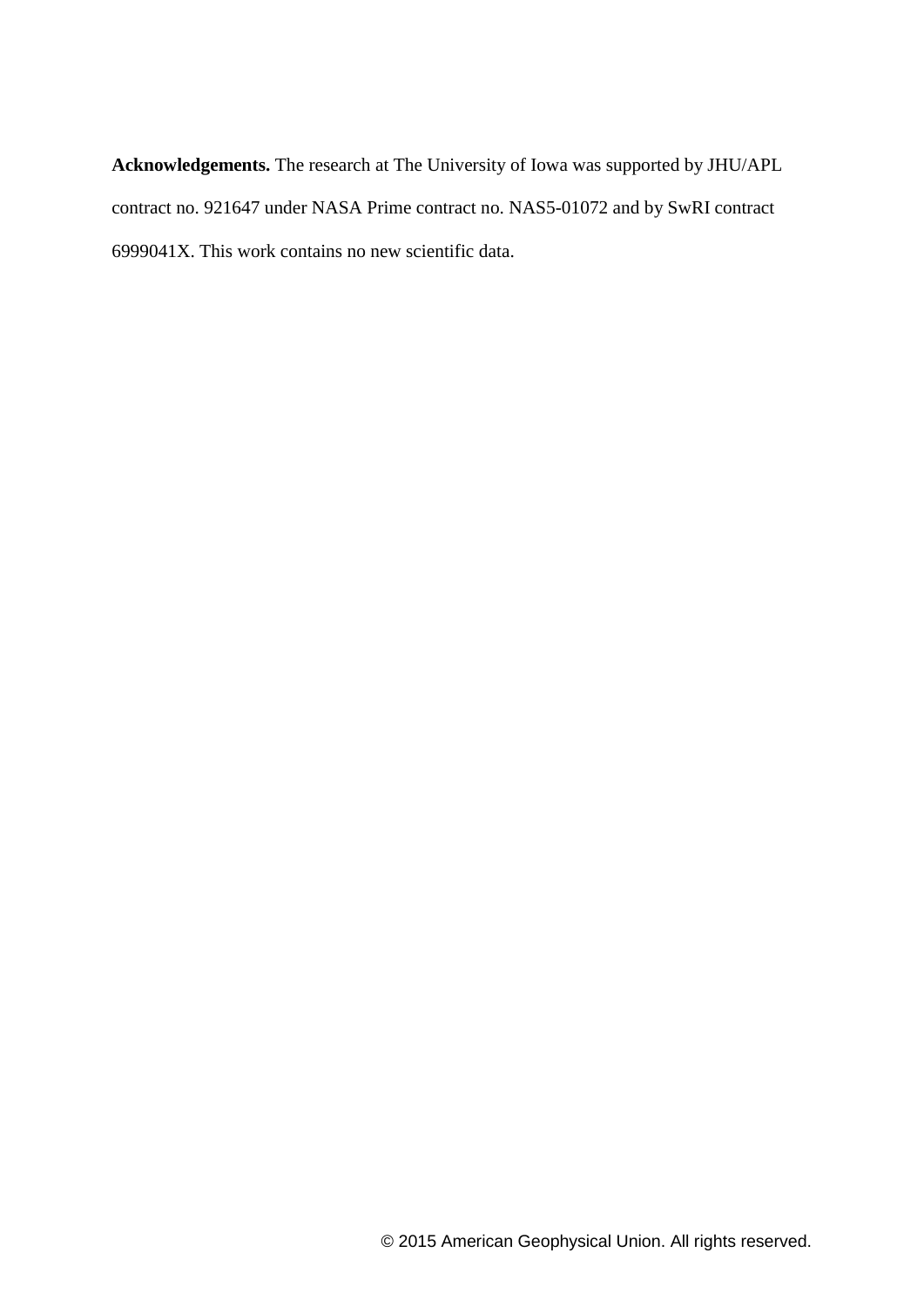#### **References:**

Acuña, M. H., K. W. Ogilvie, D. N. Baker, S. A. Curtis, D. H. Fairfield, and W. H. Mish (1995), The Global Geospace Science Program and its investigations, *Space Sci Rev*, *71*(1), 5-21, doi:10.1007/bf00751323.

Bagenal, F., et al. (2014), Magnetospheric Science Objectives of the Juno Mission, *Space Sci Rev*, 1- 69, doi:10.1007/s11214-014-0036-8.

Bougeret, J.-L., et al. (1995), WAVES: The radio and plasma wave investigation on the wind spacecraft, *Space Sci Rev*, *71*(1), 231-263, doi:10.1007/bf00751331.

Bozorth, R. M., and D. M. Chapin (1942), Demagnetizing Factors of Rods, *Journal of Applied Physics*,

*13*(5), 320-326, doi:doi[:http://dx.doi.org/10.1063/1.1714873.](http://dx.doi.org/10.1063/1.1714873)

Burch, J. L., T. E. Moore, R. B. Torbert, and B. L. Giles (2016), Magnetospheric Multiscale Overview and Science Objectives, *Space Sci Rev*, *199*(1), 5-21, doi:10.1007/s11214-015-0164-9.

Coillot, C., J. Moutoussamy, M. Boda, and P. Leroy (2014), New ferromagnetic core shapes for induction sensors, *J. Sens. Sens. Syst.*, *3*(1), 1-8, doi:10.5194/jsss-3-1-2014.

Coillot, C., J. Moutoussamy, R. Lebourgeois, S. Ruocco, and G. Chanteur (2010), Principle and

Performance of a Dual-Band Search Coil Magnetometer: A New Instrument to Investigate

Fluctuating Magnetic Fields in Space, *Sensors Journal, IEEE*, *10*(2), 255-260,

doi:10.1109/JSEN.2009.2030977.

Coillot, C., J. Moutoussamy, P. Leroy, G. Chanteur, and A. Roux (2007), Improvements on the design of search coil magnetometer for space experiments, *Sensor Letters*, *5*, 167-170.

Cornilleau-Wehrlin, N., et al. (1997), The Cluster Spatio-Temporal Analysis of Field Fluctuations

(STAFF) Experiment, *Space Sci Rev*, *79*(1), 107-136, doi:10.1023/a:1004979209565.

Frandsen, A. M., R. E. Holzer, and S. E. J. (1969), OGO Search Coil Magmetometer Experiments, *IEEE Transactions on Geoscience Electronics*, *GE-7*(No. 2).

Gurnett, D. A. (1974), Earth as a Radio-Source - Terrestrial Kilometric Radiation, *Journal of Geophysical Research*, *79*(28), 4227-4238, doi:DOI 10.1029/JA079i028p04227.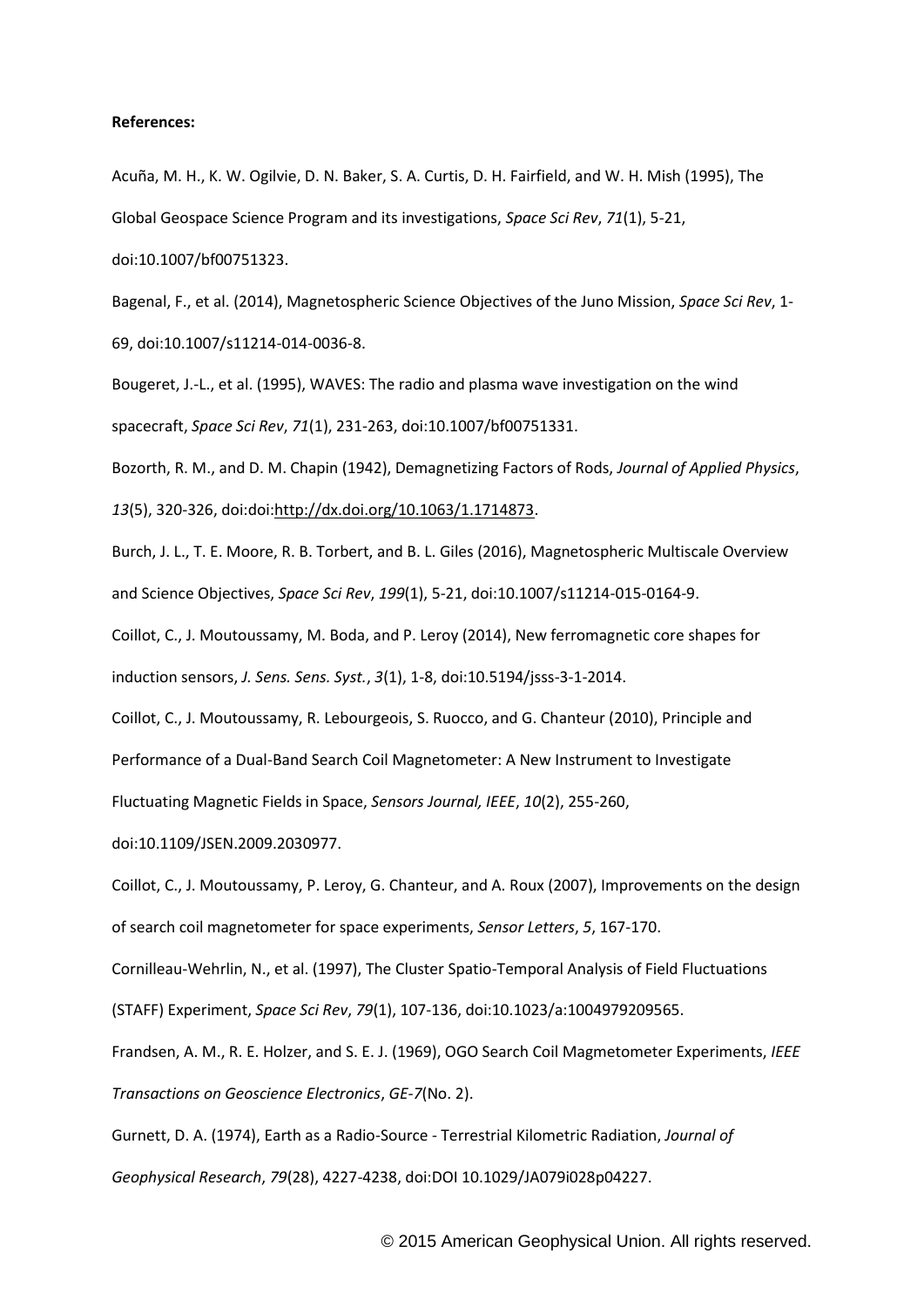Gurnett, D. A. (1998), Principles of Space Plasma Wave Instrument Design, in *Measurement Techniques in Space Plasmas Fields*, edited, pp. 121-136, American Geophysical Union, doi:10.1002/9781118664391.ch14.

Gurnett, D. A., et al. (2004), The Cassini radio and plasma wave investigation, *Space Sci Rev*, *114*(1-4), 395-463, doi:DOI 10.1007/s11214-004-1434-0.

Gurnett, D. A., W. S. Kurth, A. Roux, R. Gendrin, C. F. Kennel, and S. J. Bolton (1991), Lightning and Plasma-Wave Observations from the Galileo Flyby of Venus, *Science*, *253*(5027), 1522-1525, doi:DOI 10.1126/science.253.5027.1522.

Gurnett, D. A., and B. J. Obrien (1964), High-Latitude Geophysical Studies with Satellite Injun 3 .5. Very-Low-Frequency Electromagnetic Radiation, *Journal of Geophysical Research*, *69*(1), 65-&, doi:DOI 10.1029/JZ069i001p00065.

Gurnett, D. A., et al. (1995), The Polar Plasma-Wave Instrument, *Space Sci Rev*, *71*(1-4), 597-622, doi:Doi 10.1007/Bf00751343.

Gurnett, D. A., G. W. Pfeiffer, R. R. Anderson, S. R. Mosier, and D. P. Cauffman (1969), Initial Observations of Vlf Electric and Magnetic Fields with Injun-5 Satellite, *Journal of Geophysical Research*, *74*(19), 4631-&, doi:DOI 10.1029/JA074i019p04631.

Gurnett, D. A., F. L. Scarf, R. W. Fredricks, and E. J. Smith (1978), Isee-1 and Isee-2 Plasma-Wave Investigation, *Ieee T Geosci Remote*, *16*(3), 225-230, doi:Doi 10.1109/Tge.1978.294552.

Gurnett, D. A., and R. R. Shaw (1973), Electromagnetic Radiation Trapped in Magnetosphere above Plasma Frequency, *Journal of Geophysical Research*, *78*(34), 8136-8149, doi:DOI

10.1029/JA078i034p08136.

Hausler, B., et al. (1985), The Plasma-Wave Instrument on Board the Ampte Irm Satellite, *Ieee T Geosci Remote*, *23*(3), 267-273, doi:Doi 10.1109/Tgrs.1985.289526.

Hayashi, K. (1988), Improvement of the Tri-Axial Search Coils Onboard Geotail Satellite and Electromagnetic Interference (EMI) Problem on the Satellite, PhD thesis, Kanazawa University, Kanazawa, Japan.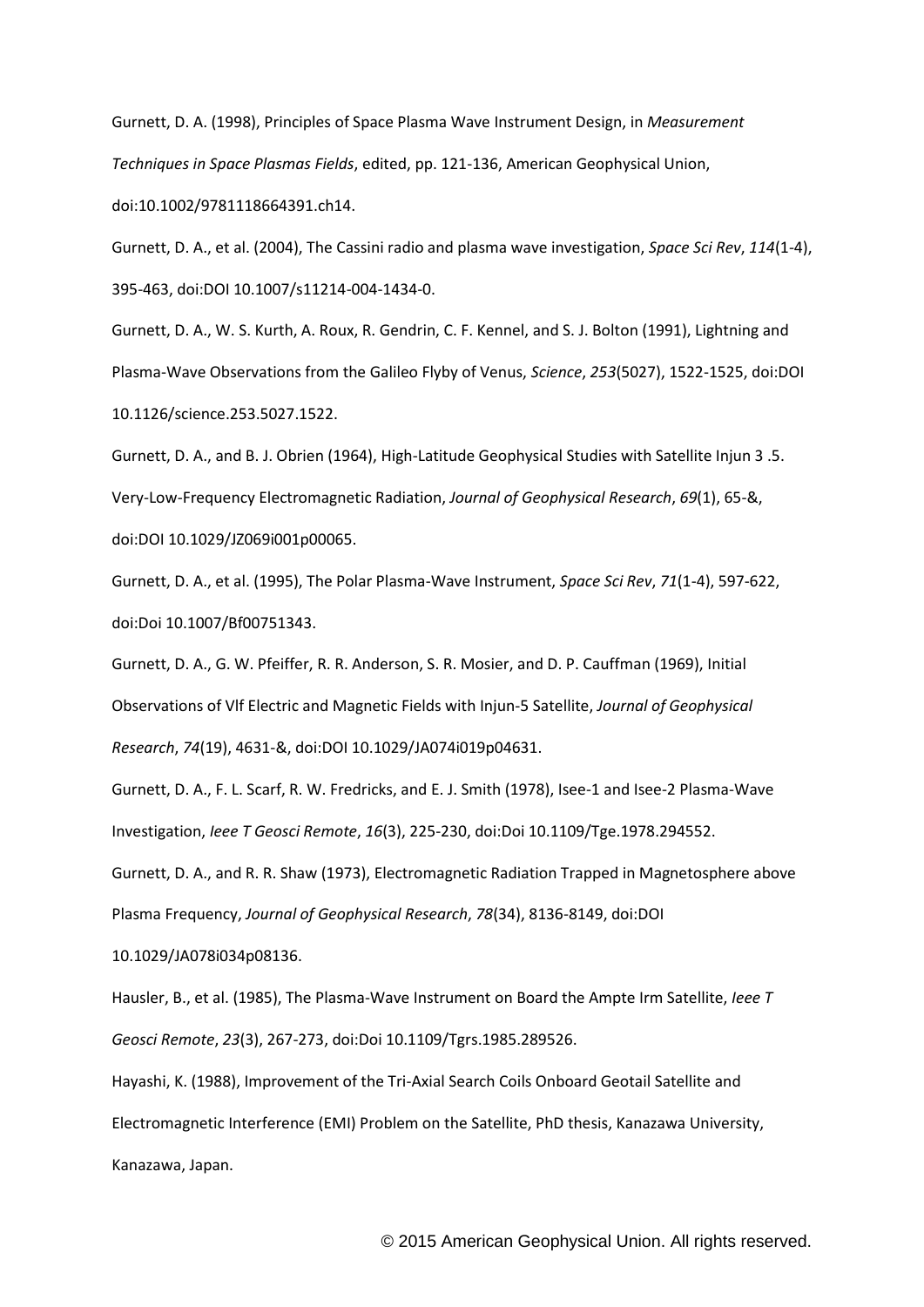Hill, L. K. (1962), Micropulsation Sensors with Laminated MUMETAL Cores, PhD thesis, The University of Texas, Austin, Texas, USA.

Holback, B., S.-E. Jansson, L. Åhlén, G. Lundgren, L. Lyngdal, S. Powell, and A. Meyer (1994), The Freja wave and plasma density experiment, *Space Sci Rev*, *70*(3), 577-592, doi:10.1007/bf00756887. Holzer, R. E., M. G. McLeod, and E. J. Smith (1966), Preliminary results from the Ogo 1 Search Coil Magnetometer: Boundary positions and magnetic noise spectra, *Journal of Geophysical Research*, *71*(5), 1481-1486, doi:10.1029/JZ071i005p01481.

Horowitz, P., and W. Hill (1980), *The Art of Electronics*, Cambridge University Press, Cambridge. Hospodarsky, G. B. (1992), Search Coil Magnetometers for the ISTP Polar and Wind Spacecraft, MS thesis, University of Iowa, Iowa City, Iowa, USA.

Hultqvist, B. (1990), The Swedish Satellite Project Viking, *Journal of Geophysical Research: Space Physics*, *95*(A5), 5749-5752, doi:10.1029/JA095iA05p05749.

Judge, D. L., M. G. McLeod, and A. R. Sims (1960), The Pioneer I, Explorer VI and Pioneer V High-Sensitivity Transistorized Search Coil Magnetometer, *Space Electronics and Telemetry, IRE Transactions on*, *SET-6*(3-4), 114-121, doi:10.1109/IRET-SET.1960.5008730.

Kasaba, Y., et al. (2010), The Plasma Wave Investigation (PWI) onboard the BepiColombo/MMO: First measurement of electric fields, electromagnetic waves, and radio waves around Mercury, *Planetary and Space Science*, *58*(1–2), 238-278, doi[:http://dx.doi.org/10.1016/j.pss.2008.07.017.](http://dx.doi.org/10.1016/j.pss.2008.07.017) Kletzing, C. A., et al. (2013a), The Electric and Magnetic Field Instrument Suite and Integrated Science (EMFISIS) on RBSP, *Space Sci Rev*, *179*(1-4), 127-181, doi:10.1007/s11214-013-9993-6. Kletzing, C. A., et al. (2013b), The Electric and Magnetic Field Instrument Suite and Integrated Science (EMFISIS) on RBSP, *Space Sci Rev*, *179*(1-4), 127-181, doi:10.1007/s11214-013-9993-6. Le Contel, O., et al. (2016), The Search-Coil Magnetometer for MMS, *Space Sci Rev*, *199*(1), 257-282, doi:10.1007/s11214-014-0096-9.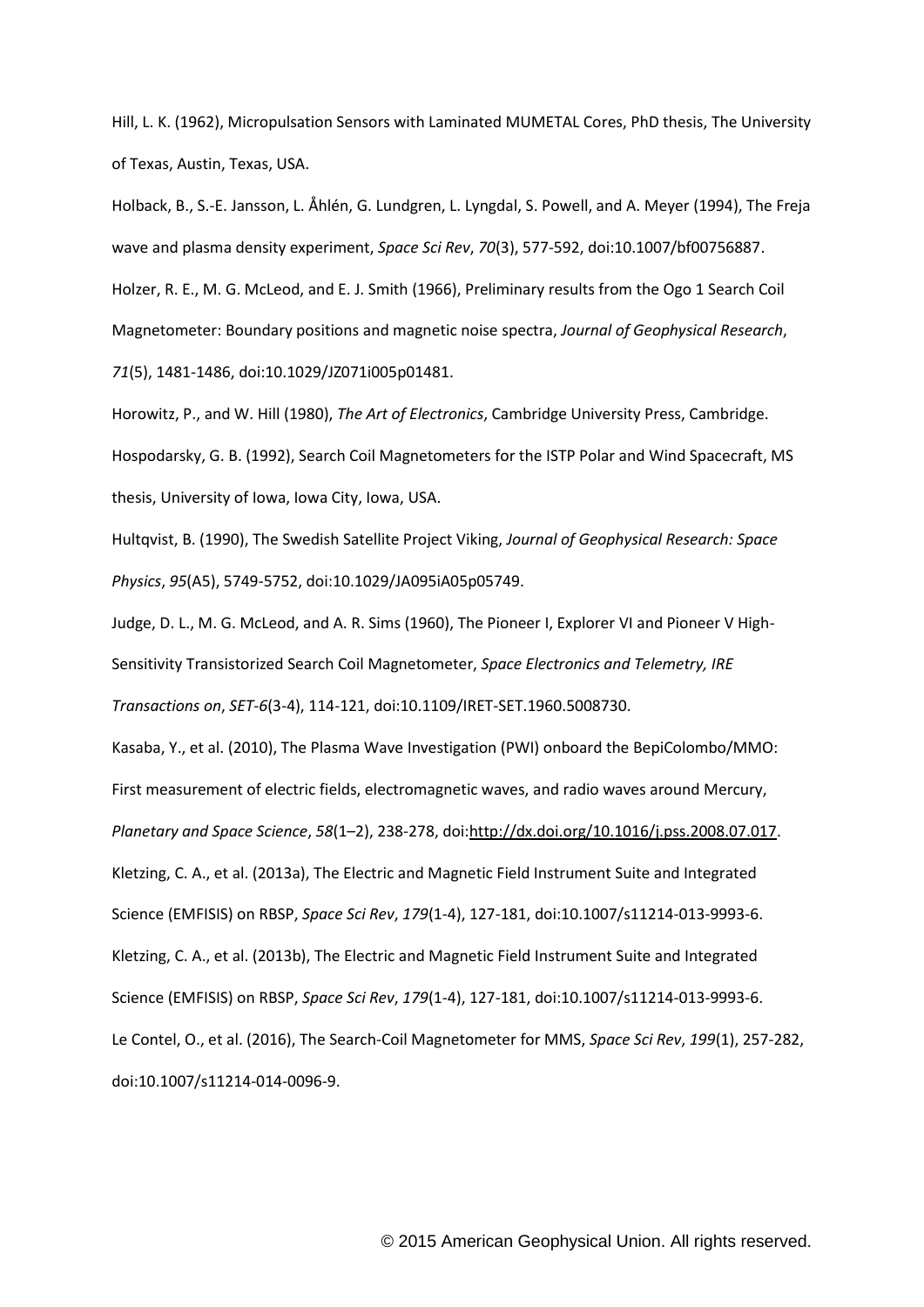Lefeuvre, F., M. Parrot, J. L. Rauch, B. Poirier, A. Masson, and M. Mogilevsky (1998), Preliminary results from the MEMO multicomponent measurements of waves on-board INTERBALL 2, *Ann. Geophys.*, *16*(9), 1117-1136, doi:10.1007/s00585-998-1117-3.

Mauk, B. H., N. J. Fox, S. G. Kanekal, R. L. Kessel, D. G. Sibeck, and A. Ukhorskiy (2013), Science Objectives and Rationale for the Radiation Belt Storm Probes Mission, *Space Sci Rev*, *179*(1-4), 3-27, doi:10.1007/s11214-012-9908-y.

Neubauer, F. M., H. J. Beinroth, H. Barnstorf, and G. Dehmel (1977), Initial Results From HELIOS-1 Search-Coil Magnetometer Experiment, *Journal of Geophysics-Zeitschrift Fur Geophysik*, *42*(6), 599- 614.

Robinson, F. N. H. (1974), *Noise and Fluctuations in Electronic Devices and Circuits*, Oxford University Press, London.

Roux, A., O. Le Contel, C. Coillot, A. Bouabdellah, B. Porte, D. Alison, S. Ruocco, and M. C. Vassal (2008), The Search Coil Magnetometer for THEMIS, *Space Sci Rev*, *141*(1), 265-275,

doi:10.1007/s11214-008-9455-8.

S-300 Experimenters (1979), Measurements of electric and magnetic wave fields and of cold plasma parameters on-board GEOS-1. Preliminary results, *Planetary and Space Science*, *27*(4), 317-339,

doi[:http://dx.doi.org/10.1016/0032-0633\(79\)90110-7.](http://dx.doi.org/10.1016/0032-0633(79)90110-7)

Scarf, F. L., R. W. Fredricks, D. A. Gurnett, and E. J. Smith (1978), Isee-C Plasma-Wave Investigation, *Ieee T Geosci Remote*, *16*(3), 191-195, doi:Doi 10.1109/Tge.1978.294544.

Séran, H. C., and P. Fergeau (2005), An optimized low-frequency three-axis search coil magnetometer for space research, *Rev Sci Instrum*, *76*(4), 044502,

doi:doi[:http://dx.doi.org/10.1063/1.1884026.](http://dx.doi.org/10.1063/1.1884026)

Shawhan, S., D. Gurnett, D. Odem, R. Helliwell, and C. Park (1981), The plasma wave and the quasistatic electric field instrument (PWI) for Dynamics Explorer-A, *Space Science Instrumentation*, *5*(4), 535-550.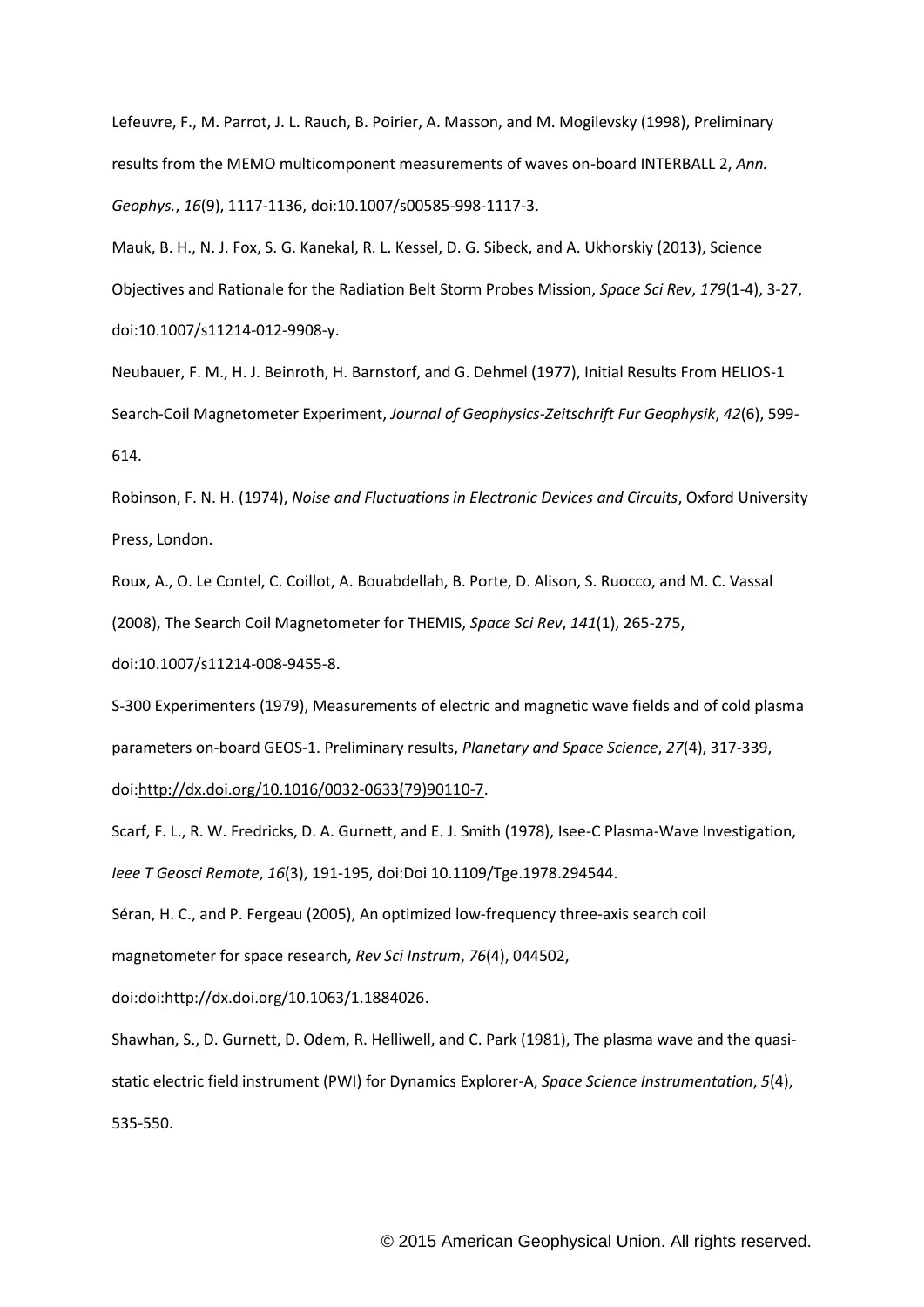Stone, R. G., et al. (1992), THE UNIFIED RADIO AND PLASMA-WAVE INVESTIGATION, *Astron.* 

*Astrophys. Suppl. Ser.*, *92*(2), 291-316.

Torbert, R. B., et al. (2016), The FIELDS Instrument Suite on MMS: Scientific Objectives,

Measurements, and Data Products, *Space Sci Rev*, *199*(1), 105-135, doi:10.1007/s11214-014-0109-8.

Tumanski, S. (2007), Induction coil sensors—a review, *Measurement Science and Technology*, *18*(3),

R31.

Underhill, C. R. (1910), *Solenoids Electromagnets and Electromagnetic Windings*, D. Van Nostrand Comapny, New York City.

Welsby, V. G. (1960), The theory and design of induction coils.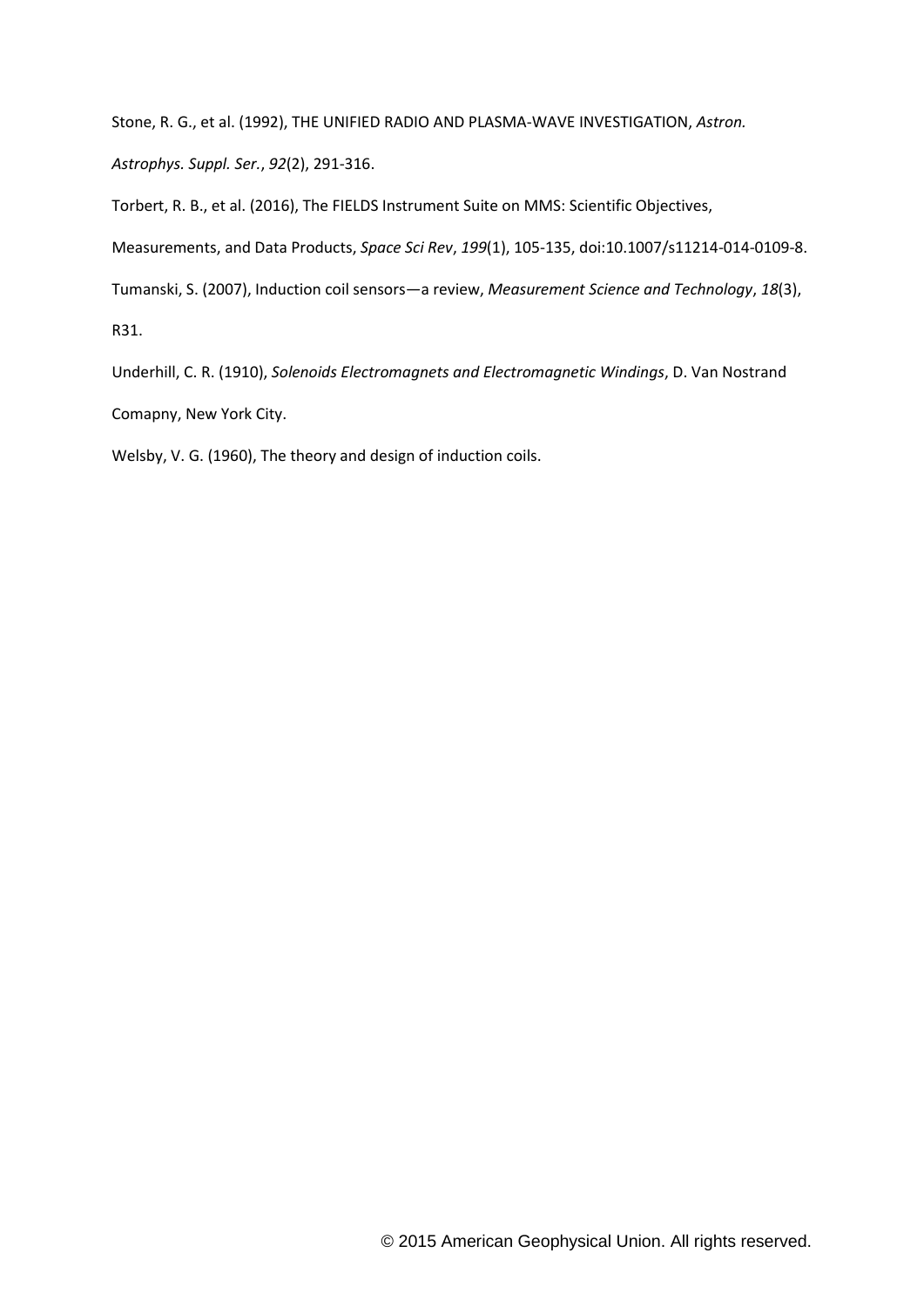

Figure 1. Sketch of basic design of a search coil magnetometer. Thousands of turns of wire wound on a high permeability core. The output of the coil is usually attached to a preamplifier, which amplifies the induced voltage and conditions the signal for transmission to the main electronics (usually a low frequency radio receiver).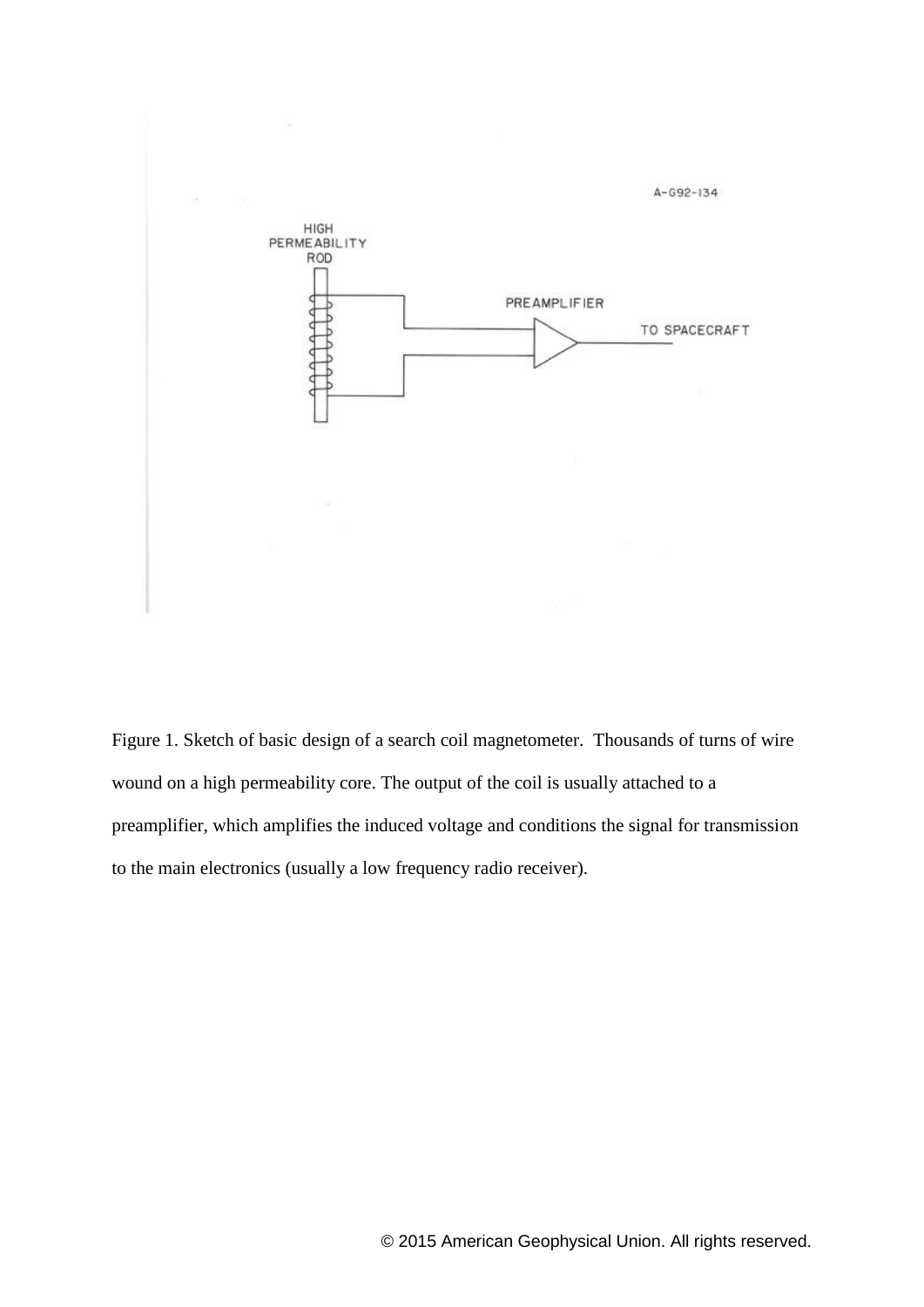

Figure 2. Equivalent circuit for a typical search coil magnetometer.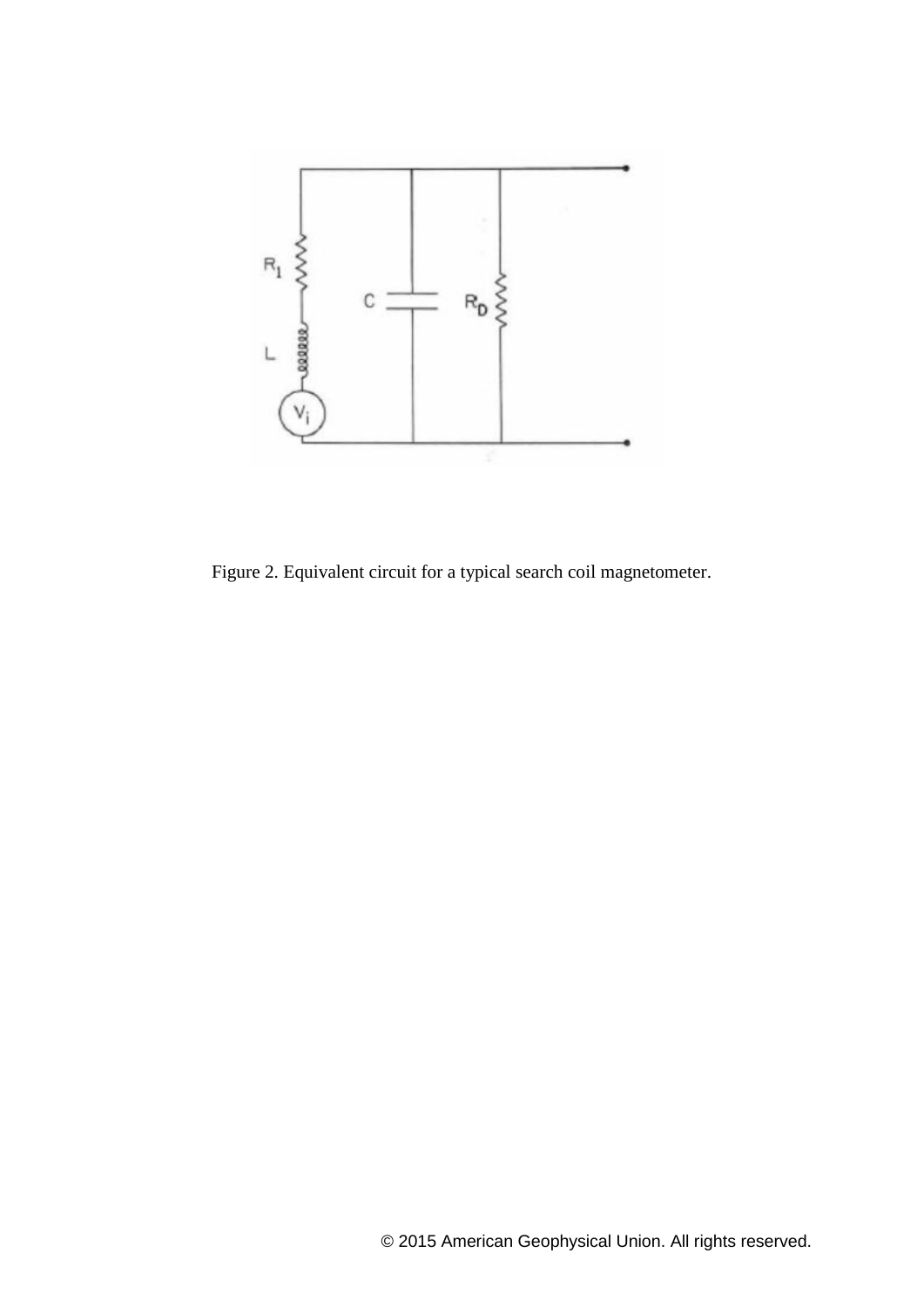

Figure 3. Comparison of the theoretical transfer function (Equation 5) for the Wind search coils (solid line) vs. measured transfer function (circles).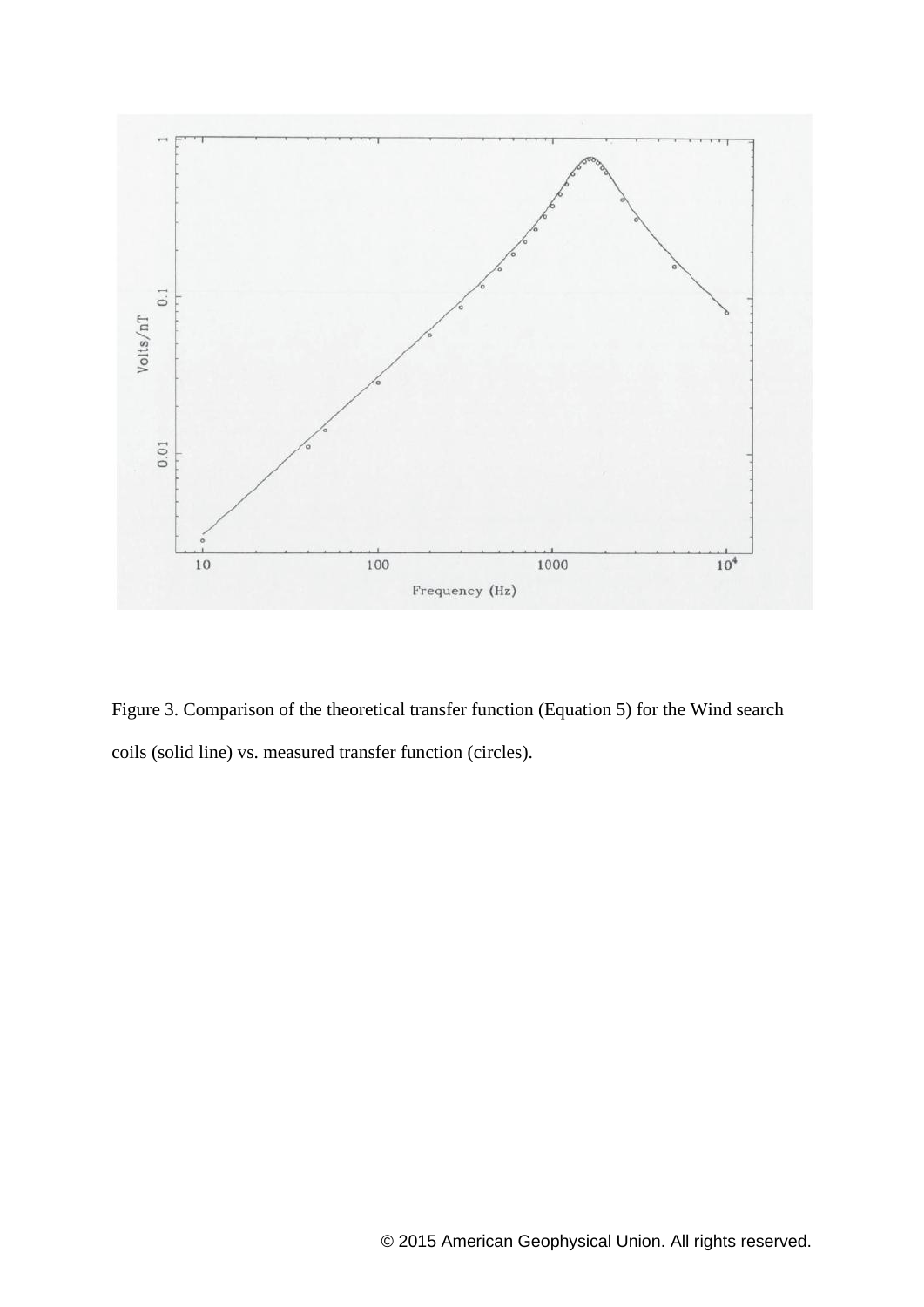

Figure 4. Relative phase response of the Van Allen Probe search coils.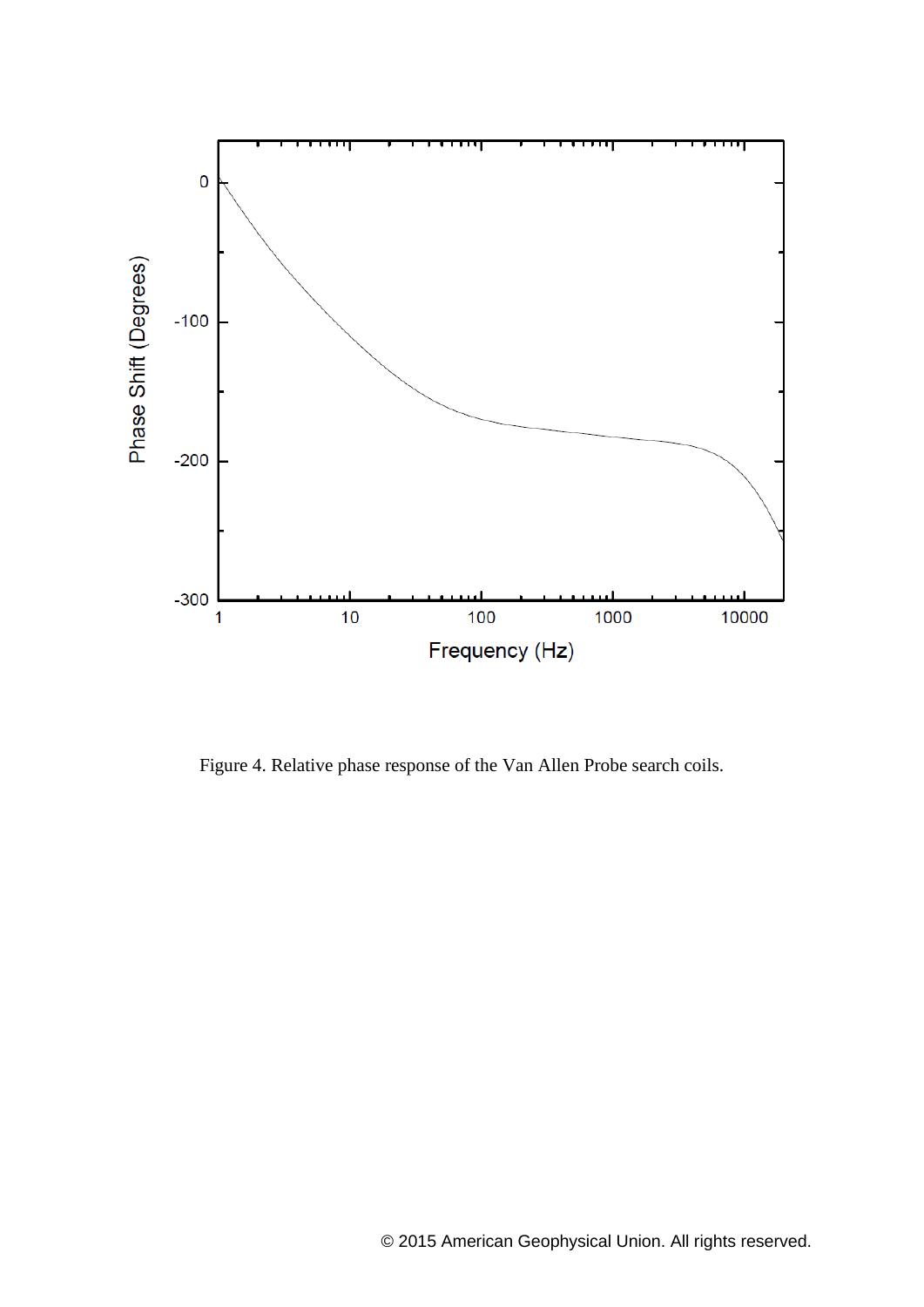

Figure 5. Comparison of the noise level of a number of different search coils, including OGO-5 (black line) [*Frandsen et al.*, 1969], ISEE-2 (red dashed line) [*Gurnett et al.*, 1978], GEOS-1 (black dashed line) [*S-300 Experimenters*, 1979], Polar (red line) [*Hospodarsky*, 1992], Cluster (purple line) [*Cornilleau-Wehrlin et al.*, 1997], THEMIS (blue line) [*Roux et al.*, 2008], Juno (green line), Van Allen Probes (green dashed line) [*Kletzing et al.*, 2013b], and MMS (blue dashed line) [*Le Contel et al.*, 2016].